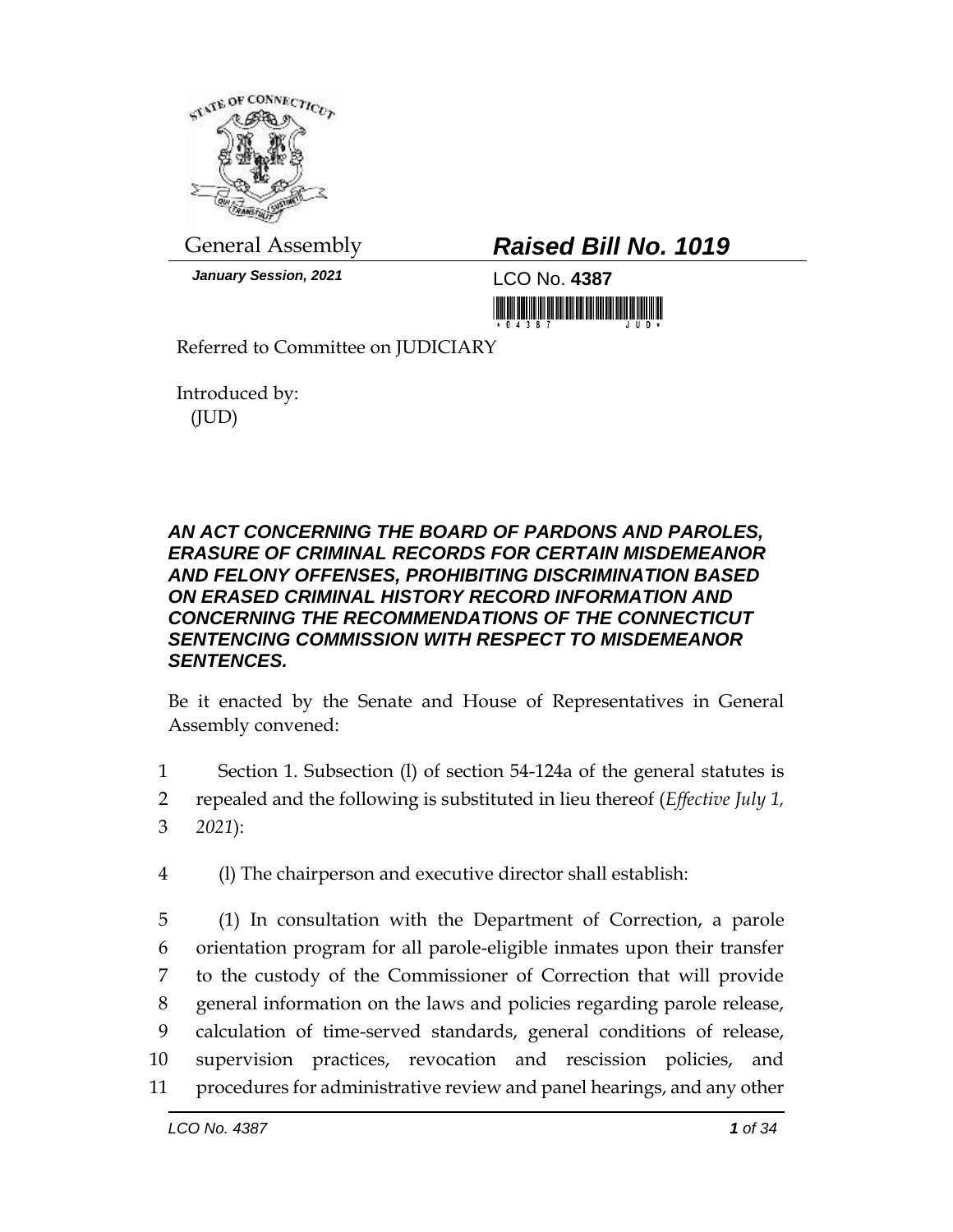information that the board deems relevant for preparing inmates for parole;

 (2) An incremental sanctions system for parole violations including, but not limited to, reincarceration based on the type, severity and frequency of the violation and specific periods of incarceration for certain types of violations; **[**and**]**

 (3) A formal training program for members of the board and parole 19 officers, to be completed annually by each member, that shall include, but not be limited to, an overview of the criminal justice system, the parole system including factors to be considered in granting parole, victim rights and services, reentry strategies, risk assessment, case management and mental health issues; **[**. Each member shall complete such training annually.**]** and

 (4) A formal training program to be completed annually by each member of the board on the pardons process, including information 27 concerning collateral consequences a person with a criminal record may 28 face due to having a criminal record, such as when applying for housing or employment.

 Sec. 2. Section 54-130a of the general statutes is repealed and the following is substituted in lieu thereof (*Effective October 1, 2021*):

 (a) Jurisdiction over the granting of, and the authority to grant, commutations of punishment or releases, conditioned or absolute, in the case of any person convicted of any offense against the state and commutations from the penalty of death shall be vested in the Board of Pardons and Paroles.

 (b) The board shall have authority to grant pardons, conditioned, provisional or absolute, or certificates of rehabilitation for any offense against the state at any time after the imposition and before or after the service of any sentence.

(c) The board may accept an application for a pardon three years after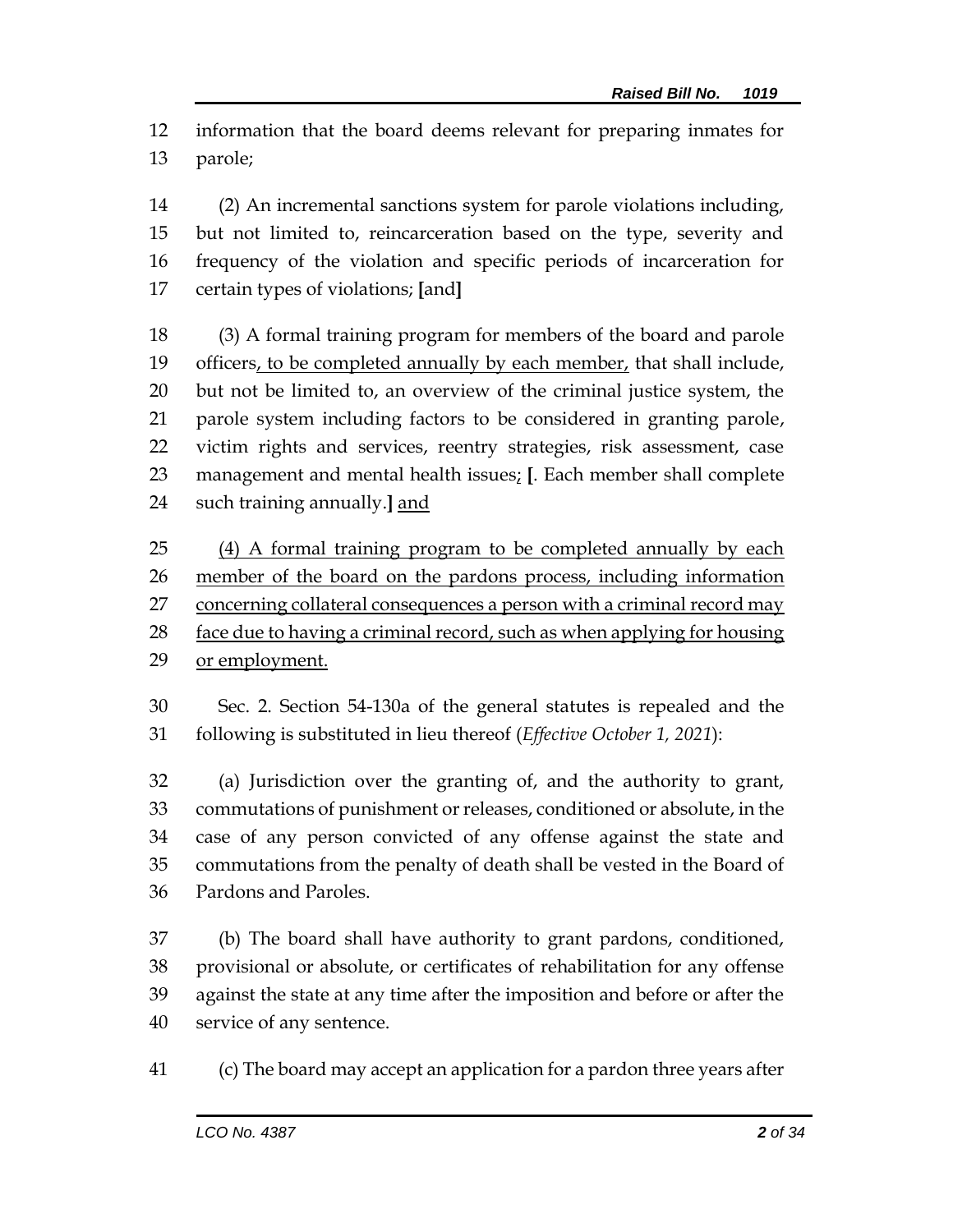an applicant's conviction of a misdemeanor or violation and five years after an applicant's conviction of a felony, except that the board, upon a finding of extraordinary circumstances, may accept an application for a pardon prior to such dates.

 (d) Whenever the board grants an absolute pardon to any person, the board shall cause notification of such pardon to be made in writing to the clerk of the court in which such person was convicted, or the Office of the Chief Court Administrator if such person was convicted in the Court of Common Pleas, the Circuit Court, a municipal court, or a trial justice court.

 (e) Whenever the board grants a provisional pardon or a certificate of rehabilitation to any person, the board shall cause notification of such provisional pardon or certificate of rehabilitation to be made in writing to the clerk of the court in which such person was convicted. The granting of a provisional pardon or a certificate of rehabilitation does not entitle such person to erasure of the record of the conviction of the offense or relieve such person from disclosing the existence of such conviction as may be required.

 (f) In the case of any person convicted of a violation for which a sentence to a term of imprisonment may be imposed, the board shall have authority to grant a pardon, conditioned, provisional or absolute, or a certificate of rehabilitation in the same manner as in the case of any person convicted of an offense against the state.

 (g) The board shall not deny any application for a pardon, unless the board provides a statement in writing to the applicant of the factors considered when determining whether the applicant qualified for the pardon and an explanation as to which factors were not satisfied. Sec. 3. Section 54-142a of the general statutes is repealed and the

following is substituted in lieu thereof (*Effective October 1, 2021*):

 (a) Whenever in any criminal case, on or after October 1, 1969, the accused, by a final judgment, is found not guilty of the charge or the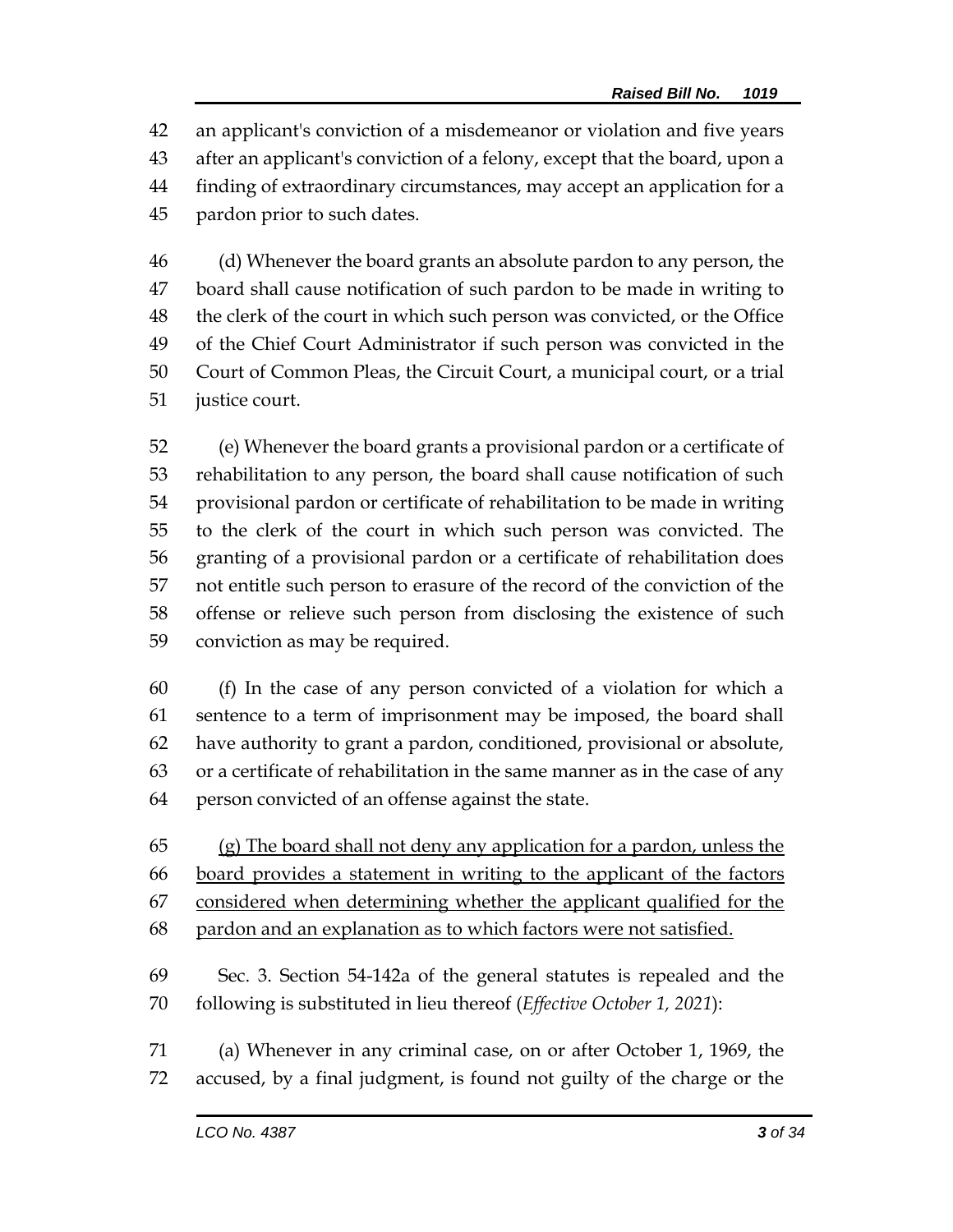charge is dismissed, all police and court records and records of any state's attorney pertaining to such charge shall be erased upon the expiration of the time to file a writ of error or take an appeal, if an appeal is not taken, or upon final determination of the appeal sustaining a finding of not guilty or a dismissal, if an appeal is taken. Nothing in this subsection shall require the erasure of any record pertaining to a charge for which the defendant was found not guilty by reason of mental disease or defect or guilty but not criminally responsible by reason of mental disease or defect.

 (b) Whenever in any criminal case prior to October 1, 1969, the accused, by a final judgment, was found not guilty of the charge or the charge was dismissed, all police and court records and records of the state's or prosecuting attorney or the prosecuting grand juror pertaining to such charge shall be erased by operation of law and the clerk or any person charged with the retention and control of such records shall not disclose to anyone their existence or any information pertaining to any charge so erased; provided nothing in this subsection shall prohibit the arrested person or any one of his heirs from filing a petition for erasure with the court granting such not guilty judgment or dismissal, or, where the matter had been before a municipal court, a trial justice, the Circuit Court or the Court of Common Pleas **[**with the records center of the Judicial Department**]** in the Superior Court where venue would exist for criminal prosecution and thereupon all police and court records and records of the state's attorney, prosecuting attorney or prosecuting grand juror pertaining to such charge shall be erased. Nothing in this subsection shall require the erasure of any record pertaining to a charge for which the defendant was found not guilty by reason of mental disease or defect.

 (c) (1) Whenever any charge in a criminal case has been nolled in the Superior Court, or in the Court of Common Pleas, if at least thirteen months have elapsed since such nolle, all police and court records and records of the state's or prosecuting attorney or the prosecuting grand juror pertaining to such charge shall be erased, except that in cases of nolles entered in the Superior Court, Court of Common Pleas, Circuit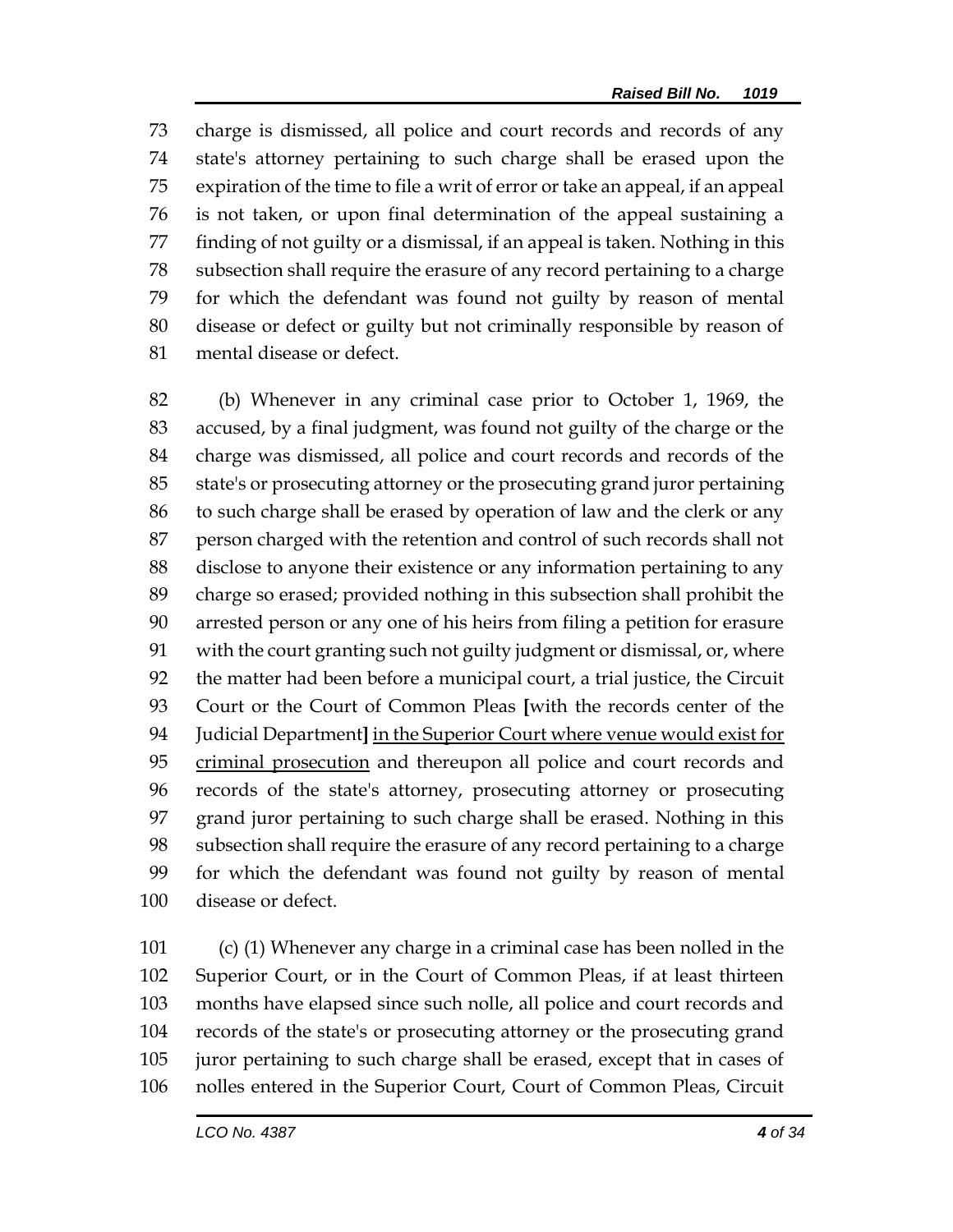Court, municipal court or by a justice of the peace prior to April 1, 1972, such records shall be deemed erased by operation of law and the clerk or the person charged with the retention and control of such records shall not disclose to anyone their existence or any information pertaining to any charge so erased, provided nothing in this subsection shall prohibit the arrested person or any one of his heirs from filing a petition to the court **[**or to the records center of the Judicial Department, as the case may be,**]** to have such records erased, in which case such records shall be erased.

 (2) Whenever any charge in a criminal case has been continued at the request of the prosecuting attorney, and a period of thirteen months has elapsed since the granting of such continuance during which period there has been no prosecution or other disposition of the matter, the charge shall be nolled upon motion of the arrested person and such erasure may thereafter be effected or a petition filed therefor, as the case may be, as provided in this subsection for nolled cases.

 (d) (1) Whenever prior to October 1, 1974, any person who has been convicted of an offense in any court of this state has received an absolute 125 pardon for such offense, such person or any one of his heirs may, at any time subsequent to such pardon, file a petition with the **[**superior court**]** 127 Superior Court at the location in which such conviction was effected, or with the **[**superior court**]** Superior Court at the location having custody of the records of such conviction or **[**with the records center of the Judicial Department**]** if such conviction was in the Court of Common 131 Pleas, Circuit Court, municipal court or by a trial justice court, in the Superior Court where venue would exist for criminal prosecution, for an order of erasure, and the Superior Court **[**or records center of the Judicial Department**]** shall direct all police and court records and records of the state's or prosecuting attorney pertaining to such **[**case to**]** offense be erased.

 (2) Whenever such absolute pardon was received on or after October 138 1, 1974, such records shall be erased.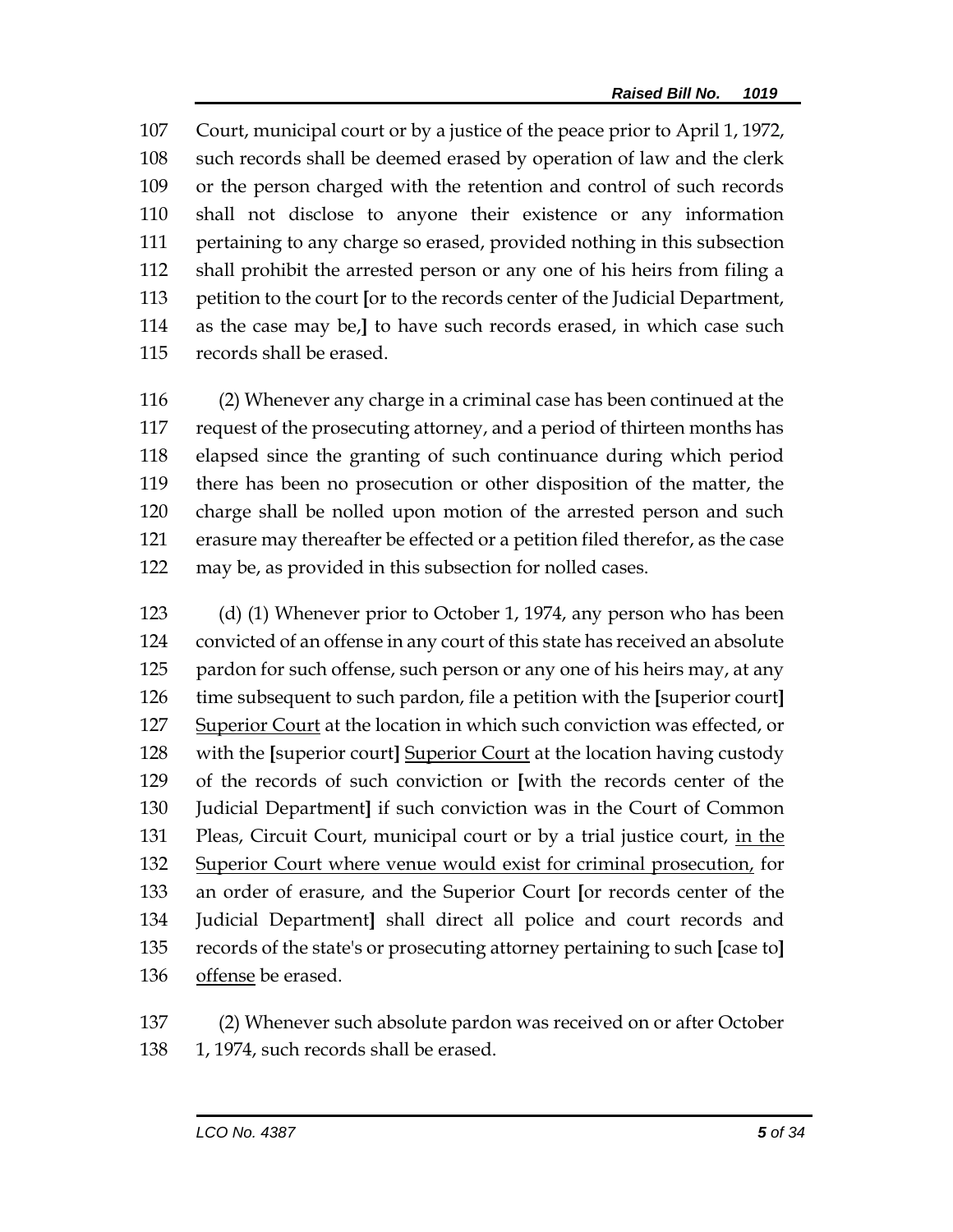(e) (1) Except as provided in subdivision (3) of this subsection, whenever any person has been convicted in any court of this state of a 141 classified or unclassified misdemeanor, or a class C, D or E felony or an unclassified felony offense carrying a term of imprisonment of not more than ten years, at such time as provided in subdivision (2) of this subsection, any police or court record and record of the state's or prosecuting attorney or the prosecuting grand juror pertaining to such conviction, or any inmate record held by the Department of Correction arising from such conviction, or any record pertaining to court obligations arising from such conviction held by the Board of Pardons and Parole shall be (A) erased, if such record is in an electronic record other than a scanned copy of a physical document, or (B) deemed erased by operation of law if such record is a scanned copy of a physical document or another record that is not electronic. (2) (A) In the case of a misdemeanor offense, any record described in subdivision (1) of this subsection shall be erased or deemed erased by operation of law seven years from the date on which the convicted person's most recent conviction was adjudicated. (B) In the case of a class C felony or an unclassified felony carrying a term of imprisonment of not more than ten years, but more than five years, any record described in subdivision (1) of this subsection shall be erased or deemed erased by operation of law twelve years from the date on which the convicted person's most recent conviction was adjudicated. (C) In the case of a class D or E felony or an unclassified felony carrying a term of imprisonment of not more than five years, any record described in subdivision (1) of this subsection shall be erased or deemed erased by operation of law ten years from the date on which the convicted person's most recent conviction was adjudicated. (3) Convictions for the following offenses shall not be eligible for erasure pursuant to this subsection: (A) Any conviction designated as a family violence crime, as defined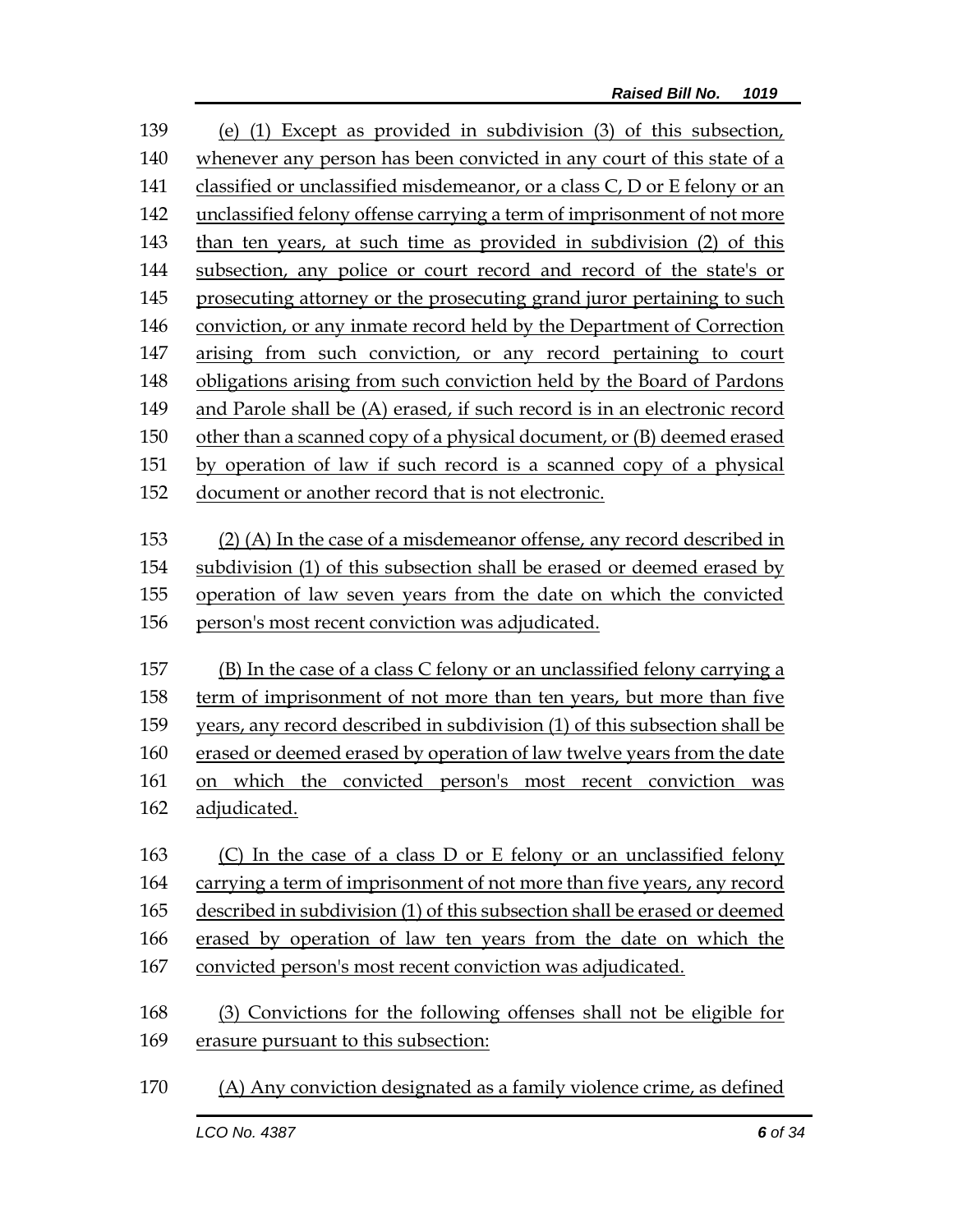## in section 46b-38a; or

- (B) Any offense that is a nonviolent sexual offense or a sexually violent offense, each as defined in section 54-250.
- (4) If a person has been convicted of an offense in any court in this
- state and such offense has been decriminalized subsequent to the date
- of such conviction, such conviction shall not be considered when
- evaluating such person's criminal history record information for the
- purposes of this subsection.
- (5) Nothing in this subsection shall limit any other procedure for erasure of criminal history record information, as defined in section 54- 142g, as amended by this act, or prohibit a person from participating in any such procedure, even if such person's criminal history record information has been erased pursuant to this section.
- (f) (1) Whenever a person was convicted of one or more misdemeanors committed while such person was under eighteen years of age, and the offense or offenses occurred on or after January 1, 1999, and before July 1, 2012, all police and court records and records of the state's or prosecuting attorney shall be deemed erased by operation of law. This subdivision shall not apply to a motor vehicle offense, a violation under title 14 or a violation of section 51-164r. The clerk of the court or any law enforcement agency having information contained in such erased records shall not disclose to anyone, except the subject of the record, upon submission pursuant to guidelines prescribed by the Office of the Chief Court Administrator of satisfactory proof of the subject's identity, information pertaining to any charge erased under this subdivision and such clerk shall forward a notice of such erasure to any law enforcement agency and the state's or prosecuting attorney to which he or she knows information concerning the arrest has been disseminated directing that all law enforcement and records of the state's or prosecuting attorney pertaining to such case to be erased.
- (2) Whenever a person was convicted of one or more misdemeanors committed while such person was under eighteen years of age, and the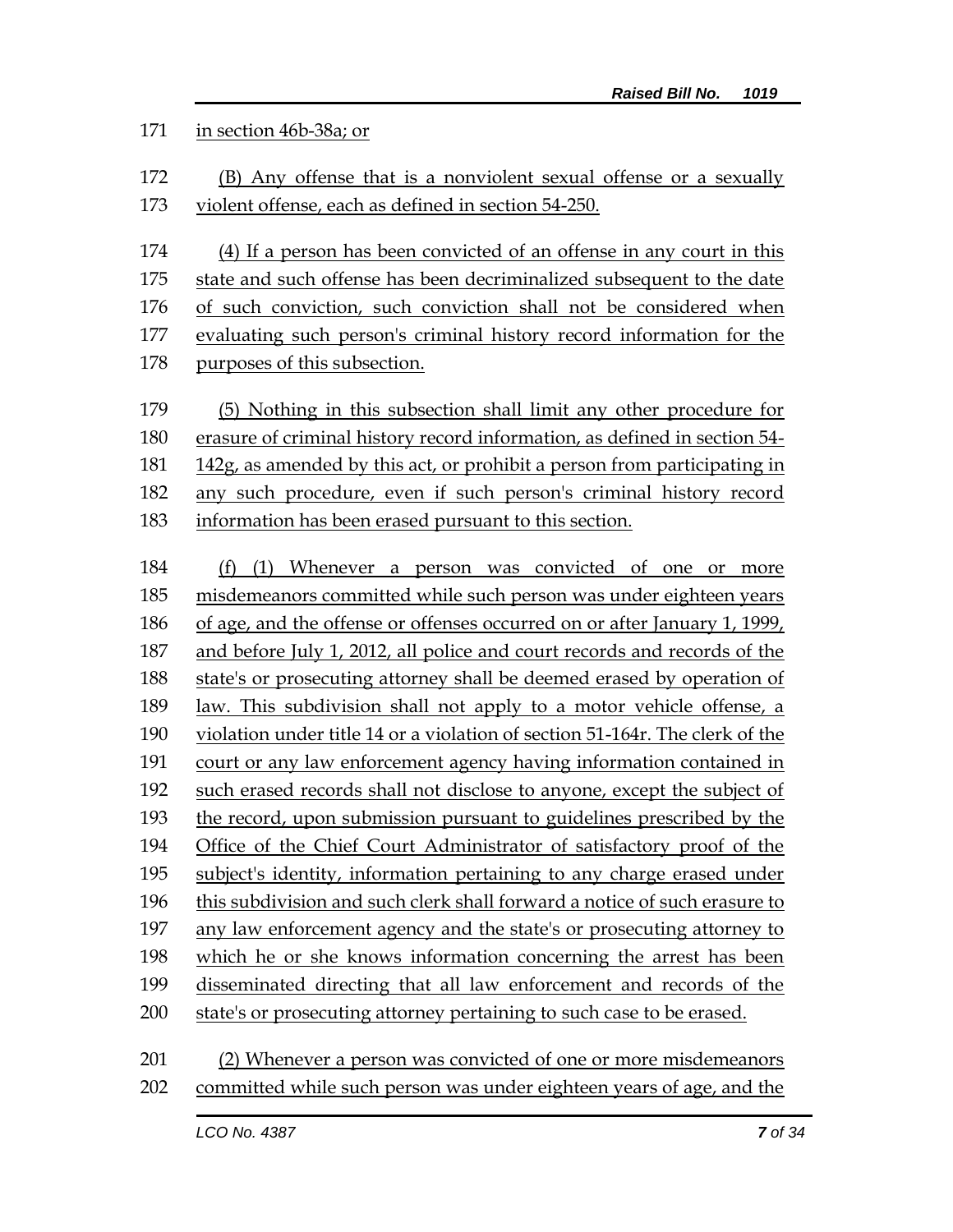offense or offenses occurred before January 1, 1999, such person may file a petition with the Superior Court at the location in which such conviction was effected for an order of erasure, and the Superior Court shall direct all police and court records and records of the state's or prosecuting attorney pertaining to such case to be erased.

 (3) Notwithstanding subsection (i) of this section, the provisions of 209 this subsection shall not apply in cases in which there has been a conviction for any charge for which erasure would not apply arising from the same information as any erased conviction.

 **[**(e)**]** (g) (1) The clerk of the court **[**or any person charged with retention and control of such records in the records center of the Judicial Department**]** or any law enforcement agency having information contained in such erased records shall not disclose to anyone, except the subject of the record, upon submission pursuant to guidelines prescribed by the Office of the Chief Court Administrator of satisfactory proof of the subject's identity, information pertaining to any charge erased under any provision of this section and such clerk or person charged with the retention and control of such records shall forward a notice of such erasure to any law enforcement agency to which he knows information concerning the arrest has been disseminated and such disseminated information shall be erased from the records of such law enforcement agency. Such clerk or such person, as the case may be, shall provide adequate security measures to safeguard against unauthorized access to or dissemination of such records or upon the request of the accused cause the actual physical destruction of such records, except that such clerk or such person shall not cause the actual physical destruction of such records until three years have elapsed from the date of the final disposition of the criminal case to which such records pertain.

 **[**(2) No fee shall be charged in any court with respect to any petition under this section.**]**

**[**(3)**]** (2) Any person who shall have been the subject of such an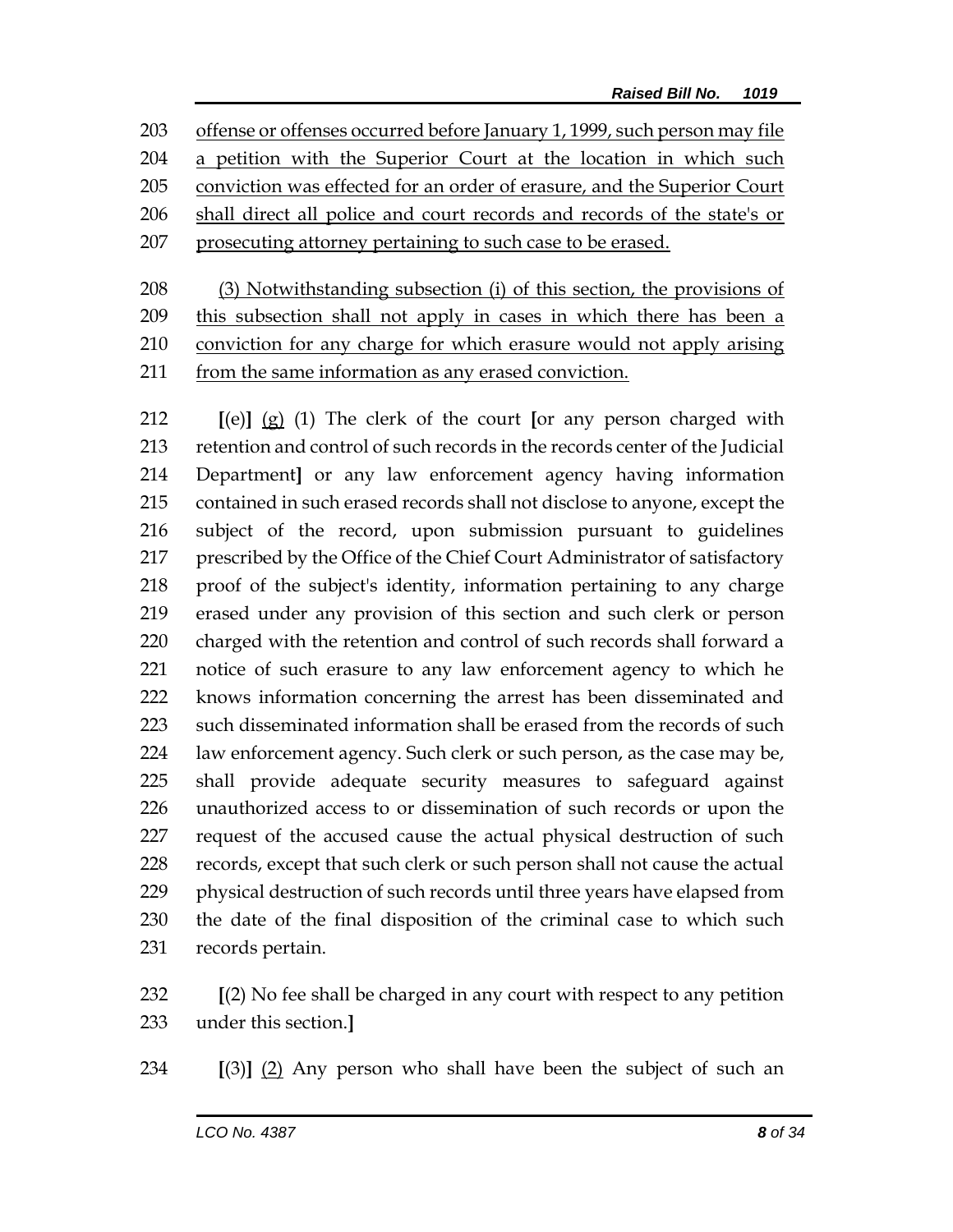erasure shall be deemed to have never been arrested within the meaning of the general statutes with respect to the proceedings so erased and may so swear under oath.

 **[**(f)**]** (h) Upon motion properly brought, the court or a judge of such court, if such court is not in session, shall order disclosure of such records (1) to a defendant in an action for false arrest arising out of the proceedings so erased, or (2) to the prosecuting attorney and defense counsel in connection with any perjury charges which the prosecutor alleges may have arisen from the testimony elicited during the trial, or any false statement charges, or any proceeding held pursuant to section 53a-40b, or (3) counsel for the petitioner and the respondent in connection with any habeas corpus or other collateral civil action in which evidence pertaining to a nolled or dismissed criminal charge may become relevant. Such disclosure of such records is subject also to any records destruction program pursuant to which the records may have been destroyed. The jury charge in connection with erased offenses may be ordered by the judge for use by the judiciary, provided the names of the accused and the witnesses are omitted therefrom.

 **[**(g)**]** (i) The provisions of this section shall not apply to any police or court records or the records of any state's attorney or prosecuting attorney with respect to any information or indictment containing more than one count (1) while the criminal case is pending, or (2) when the criminal case is disposed of unless and until all counts are entitled to erasure in accordance with the provisions of this section, except that when the criminal case is disposed of, electronic records or portions of electronic records released to the public that reference a charge that would otherwise be entitled to erasure under this section shall be erased in accordance with the provisions of this section. Nothing in this section shall require the erasure of any information contained in the registry of protective orders established pursuant to section 51-5c. For the purposes of this subsection, "electronic record" means any police or court record or the record of any state's attorney or prosecuting attorney that is an electronic record, as defined in section 1-267, or a computer printout.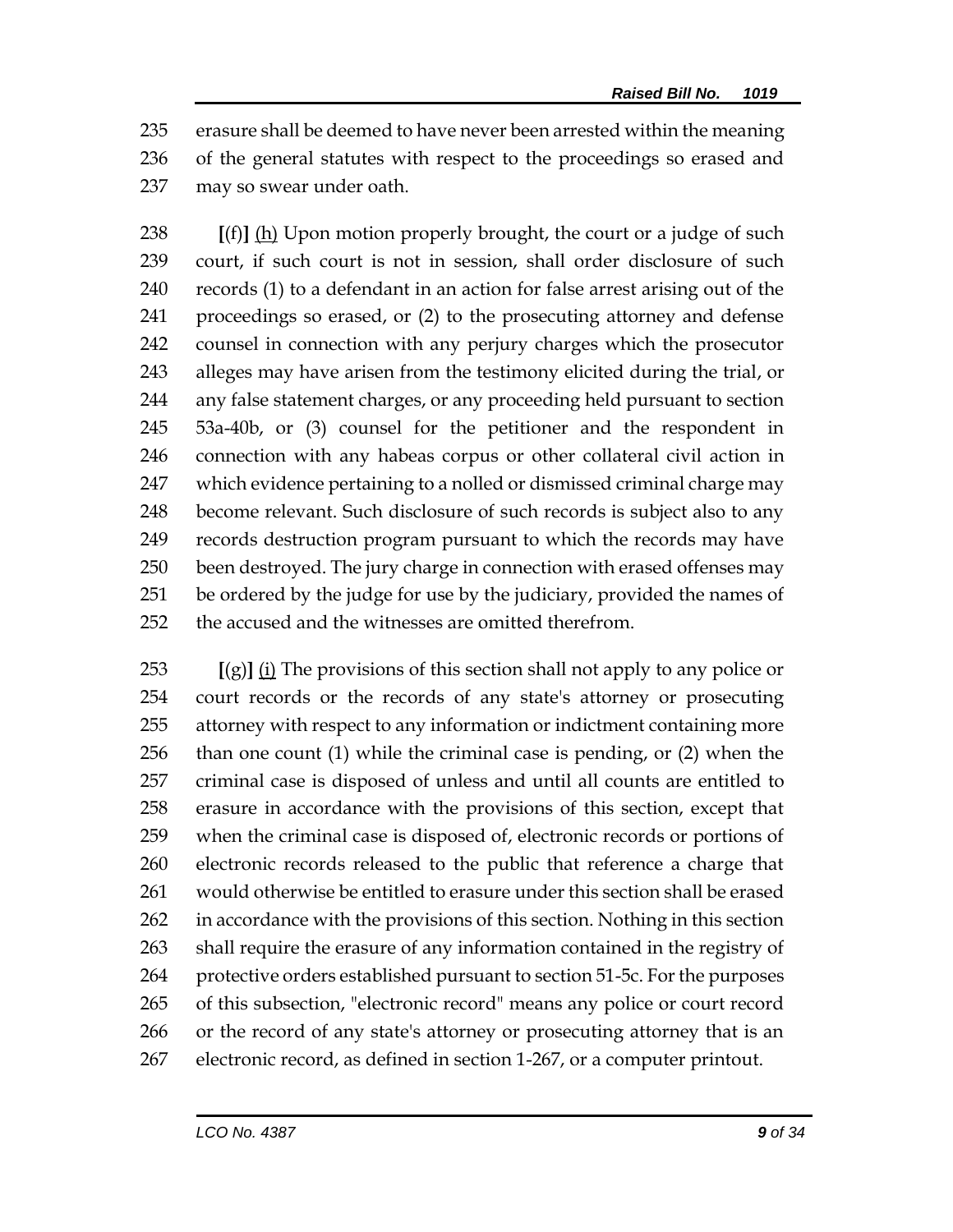268 (i) No fee shall be charged in any court with respect to any petition under this section.

 **[**(h)**]** (k) For the purposes of this section, "court records" shall not include a record or transcript of the proceedings made or prepared by an official court reporter, assistant court reporter or monitor.

 Sec. 4. Section 54-142d of the general statutes is repealed and the following is substituted in lieu thereof (*Effective October 1, 2021*):

 Whenever any person has been convicted of an offense in any court in this state and such offense has been decriminalized subsequent to the date of such conviction, such person may file a petition with the superior court at the location in which such conviction was effected, or with the superior court at the location having custody of the records of such conviction **[**or with the records center of the Judicial Department**]** if such conviction was in the Court of Common Pleas, Circuit Court, municipal 282 court or by a trial justice, in the Superior Court where venue would 283 currently exist for criminal prosecution, for an order of erasure, and the Superior Court **[**or records center of the Judicial Department**]** shall immediately direct all police and court records and records of the state's or prosecuting attorney pertaining to such **[**case**]** offense to be physically destroyed.

 Sec. 5. (NEW) (*Effective January 1, 2023*) (a) The Department of Emergency Services and Public Protection, in consultation with the Judicial Branch and the Criminal Justice Information System Governing Board established pursuant to section 54-142q of the general statutes, shall develop and implement automated processes for erasure pursuant to section 54-142a of the general statutes, as amended by this act.

 (b) The department may, within available appropriations, disseminate information, including posting information on its Internet web site, regarding records that are subject to erasure under the provisions of this section.

(c) Nothing in this section shall be construed to require the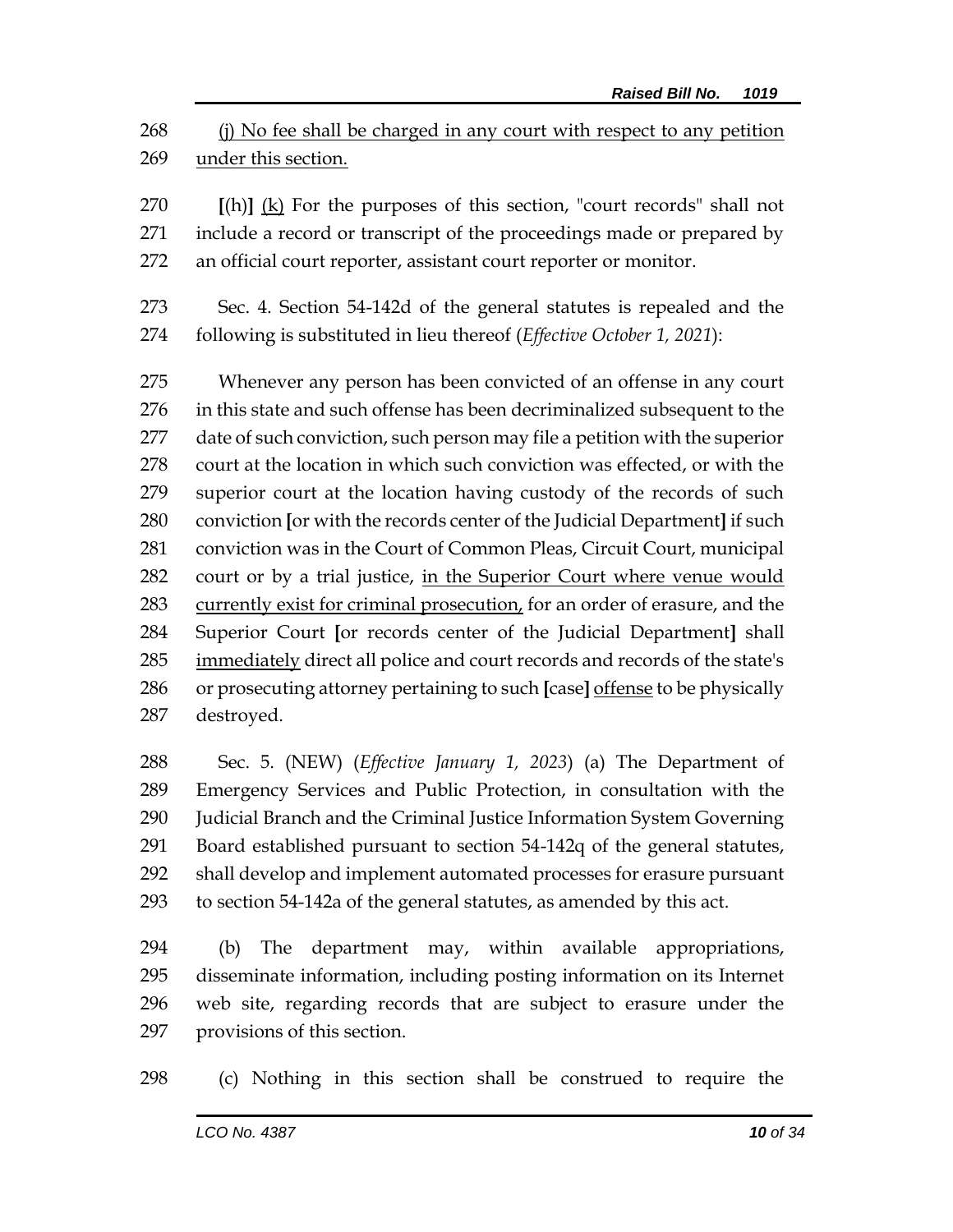destruction of paper records.

 Sec. 6. Section 54-142e of the general statutes is repealed and the following is substituted in lieu thereof (*Effective October 1, 2021*):

 (a) Notwithstanding the provisions of subsection **[**(e)**]** (g) of section 54-142a, as amended by this act, and section 54-142c, with respect to any person, including, but not limited to, a consumer reporting agency as defined in subsection (i) of section 31-51i, as amended by this act, or a background screening provider or similar data-based service or 307 company, that purchases criminal matters of public record, as defined in said subsection (i), from the Judicial Department or any criminal justice agency pursuant to subsection (b) of section 54-142g, as amended by this act, the department shall make available to such person information concerning such criminal matters of public record that have been erased pursuant to section 54-142a, as amended by this act. Such information may include docket numbers or other information that permits the person to identify and permanently delete records that have been erased pursuant to section 54-142a, as amended by this act.

 (b) Each person, including, but not limited to, a consumer reporting agency or background screening provider or similar data-based service or company, that has purchased records of criminal matters of public 319 record from the Judicial Department or any criminal justice agency shall, prior to disclosing such records, (1) purchase from the Judicial Department or any criminal justice agency, on a monthly basis or on such other schedule as the Judicial Department or any criminal justice agency may establish, any updated criminal matters of public record or information available for the purpose of complying with this section, and (2) update its records of criminal matters of public record to permanently delete such erased records not later than thirty calendar days after receipt of information on the erasure of criminal records pursuant to section 54-142a, as amended by this act. Such person shall not further disclose such erased records.

Sec. 7. Subsection (c) of section 29-11 of the general statutes is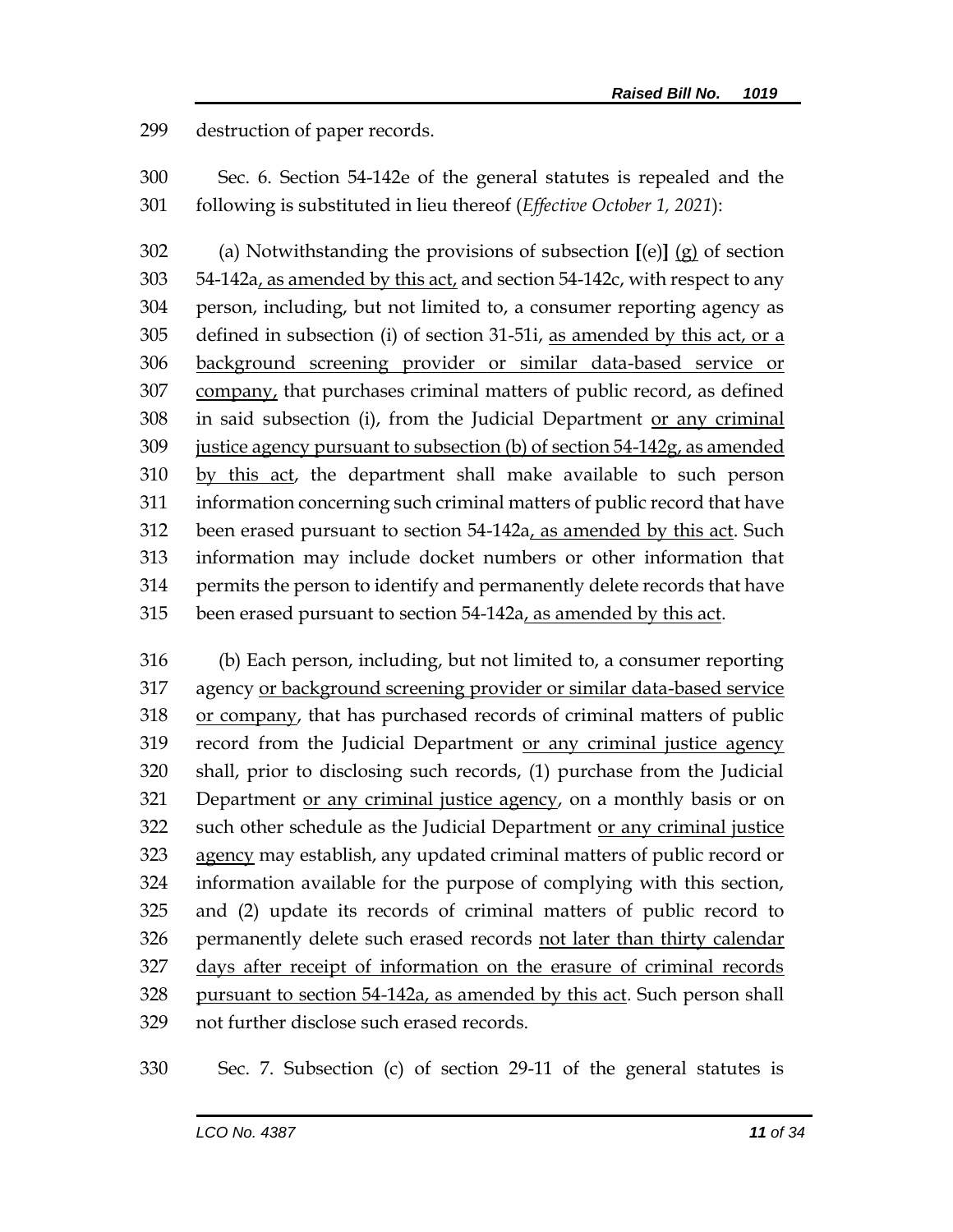repealed and the following is substituted in lieu thereof (*Effective July 1, 2021*):

 (c) (1) The Commissioner of Emergency Services and Public Protection shall charge the following fees for the service indicated: **[**(1)**]** (A) Name search, thirty-six dollars; **[**(2)**]** (B) fingerprint search, seventy- five dollars; **[**(3)**]** (C) personal record search, seventy-five dollars; **[**(4)**]** (D) letters of good conduct search, seventy-five dollars; **[**(5)**]** (E) bar association search, seventy-five dollars; **[**(6)**]** (F) fingerprinting, fifteen dollars; **[**(7)**]** (G) criminal history record information search, seventy-five dollars. Except as provided in subsection (b) of this section, the provisions of this subsection shall not apply to any federal, state or municipal agency.

 (2) The commissioner may waive fees imposed under subparagraph (G) of subdivision (1) of this subsection for any applicant requesting a criminal history record information search for the purpose of applying 346 for a pardon authorized pursuant to section 54-124a, as amended by this act, provided such applicant completes a form prescribed by the Department of Emergency Services and Public Protection representing such person's indigency.

 Sec. 8. Section 18-82 of the general statutes is repealed and the following is substituted in lieu thereof (*Effective from passage*):

 The Commissioner of Correction shall appoint and may remove the following administrators, all of whom shall serve at the pleasure of the commissioner and shall be exempt from the classified service: All correctional wardens, including any warden with oversight of a district, a correctional institution, parole and community services, population management, programs and treatment, security and academy training or staff development. Such wardens shall possess skill and experience in correctional administration. The commissioner may designate a deputy warden to serve as director of reentry services.

 Sec. 9. (NEW) (*Effective July 1, 2021*) (a) There is established a reentry employment advisory committee that shall advise the Commissioner of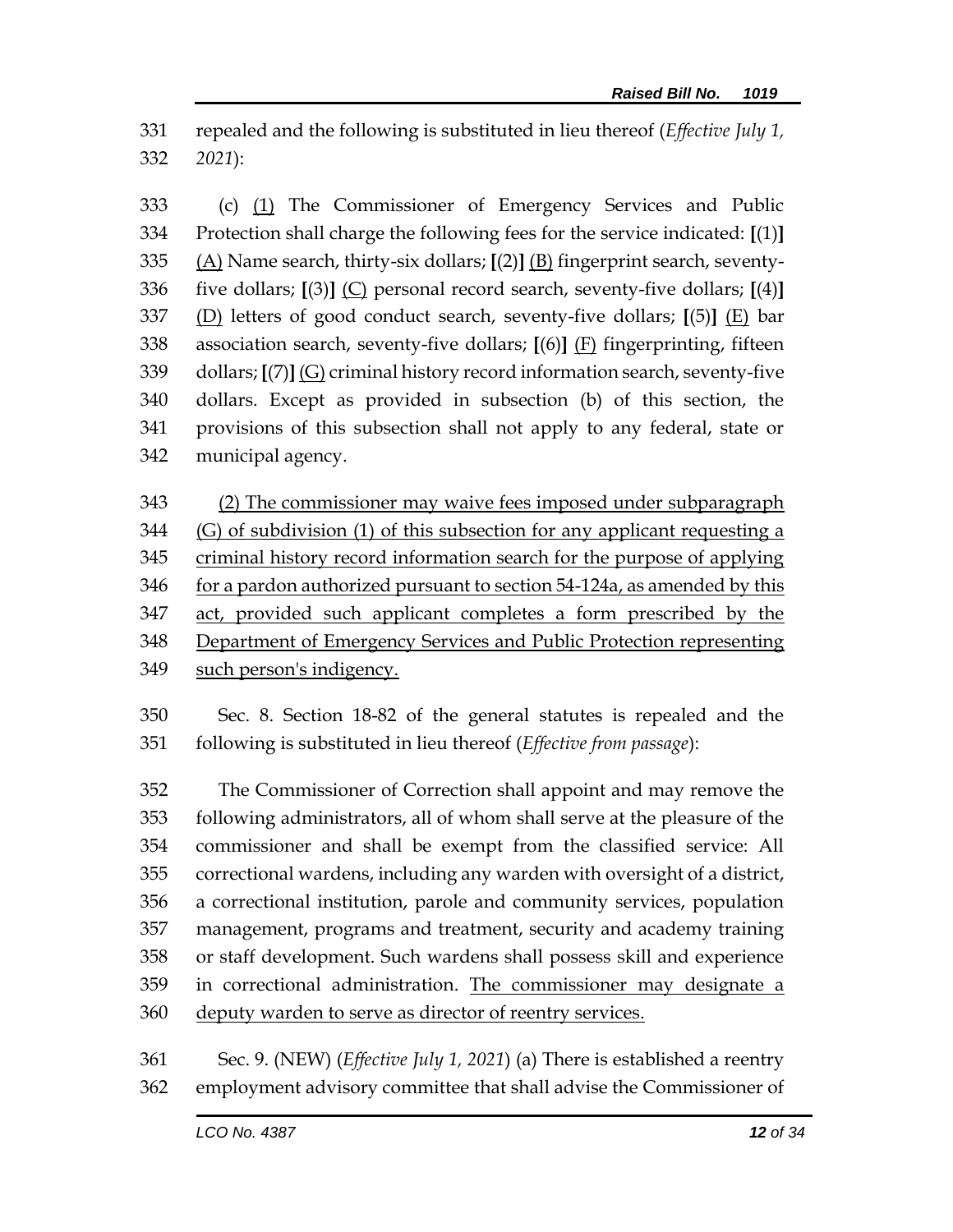| 363 | Correction on alignment of education and job training programs offered       |  |  |
|-----|------------------------------------------------------------------------------|--|--|
| 364 | by the Department of Correction with the needs of employers in the           |  |  |
| 365 | community, including, but not limited to (1) the vocational education        |  |  |
| 366 | curricula used by Unified School District #1, established under section      |  |  |
| 367 | 18-99a of the general statutes, (2) the types of licenses and certifications |  |  |
| 368 | that employers are looking for in job applicants, (3) the availability of    |  |  |
| 369 | apprenticeships for incarcerated and formerly incarcerated individuals       |  |  |
| 370 | in the community, and (4) the types of products and services that should     |  |  |
| 371 | be offered by institution industries established and maintained              |  |  |
| 372 | pursuant to section 18-88 of the general statutes.                           |  |  |
| 373 | (b) (1) The reentry employment advisory committee shall consist of:          |  |  |
| 374 | (A) The Commissioner of Correction, or the commissioner's designee;          |  |  |
| 375 | (B) The superintendent of Unified School District #1;                        |  |  |
| 376 | (C) The superintendent of institution industries within the                  |  |  |
| 377 | Department of Correction; and                                                |  |  |
| 378 | (D) One representative appointed by the Commissioner of Correction           |  |  |
| 379 | from each of the following:                                                  |  |  |
| 380 | (i) An association representing businesses and industries in this state;     |  |  |
| 381 | (ii) An association representing construction industries in this state;      |  |  |
| 382 | (iii) The state affiliate of a national organization representing human      |  |  |
| 383 | resource professionals;                                                      |  |  |
| 384 | (iv) A state council of building and construction trades;                    |  |  |
| 385 | (v) The Technical Education and Career System established pursuant           |  |  |
| 386 | to section 10-95 of the general statutes; and                                |  |  |
| 387 | (vi) A regional workforce development board established pursuant             |  |  |
| 388 | to section 31-3k of the general statutes.                                    |  |  |
| 389 | (2) In addition to the membership provided for under subdivision (1)         |  |  |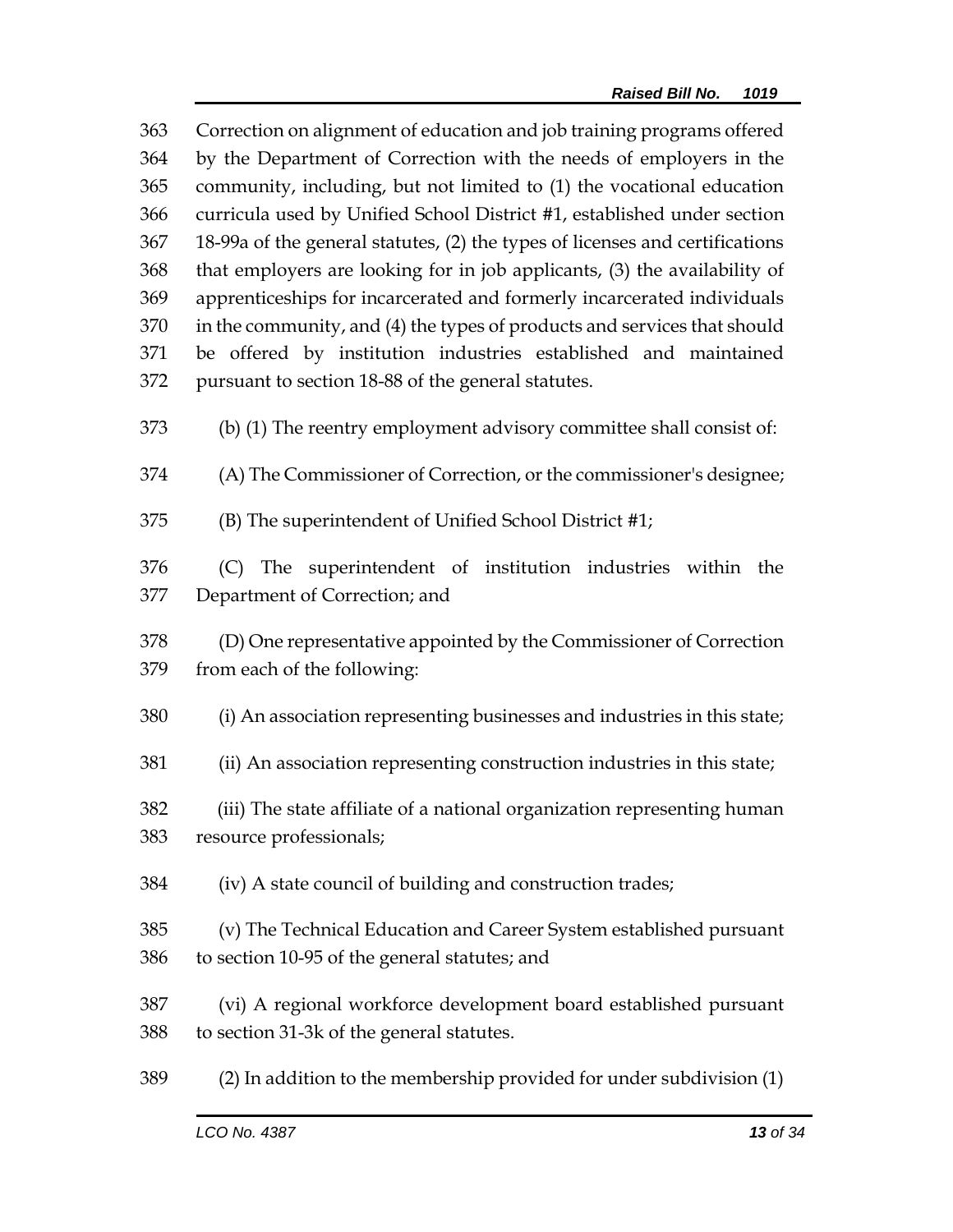of this subsection, the Commissioner of Correction may appoint up to three additional members.

 (c) The Commissioner of Correction shall appoint a chairperson from amongst the membership of the reentry employment advisory committee. The committee shall meet not fewer than two times per year, and at such other times as the committee deems necessary.

 Sec. 10. Subsection (a) of section 54-142e of the general statutes is repealed and the following is substituted in lieu thereof (*Effective October 1, 2021*):

 (a) Notwithstanding the provisions of subsection **[**(e)**]** (g) of section 54-142a, as amended by this act, and section 54-142c, with respect to any person, including, but not limited to, a consumer reporting agency as defined in subsection (i) of section 31-51i, as amended by this act, that purchases criminal matters of public record, as defined in said subsection (i), from the Judicial Department, the department shall make available to such person information concerning such criminal matters 406 of public record that have been erased pursuant to section 54-142a, as amended by this act. Such information may include docket numbers or other information that permits the person to identify and permanently 409 delete records that have been erased pursuant to section 54-142a, as 410 amended by this act.

 Sec. 11. Subsection (d) of section 54-142k of the general statutes is repealed and the following is substituted in lieu thereof (*Effective October 1, 2021*):

 (d) Nonconviction information shall be available to the subject of the information and to the subject's attorney pursuant to this subsection and subsection (e) of this section. Any person shall, upon satisfactory proof of the person's identity, be entitled to inspect, for purposes of verification and correction, any nonconviction information relating to the person and upon the person's request shall be given a computer printout or photocopy of such information for which a reasonable fee may be charged, provided no erased record may be released except as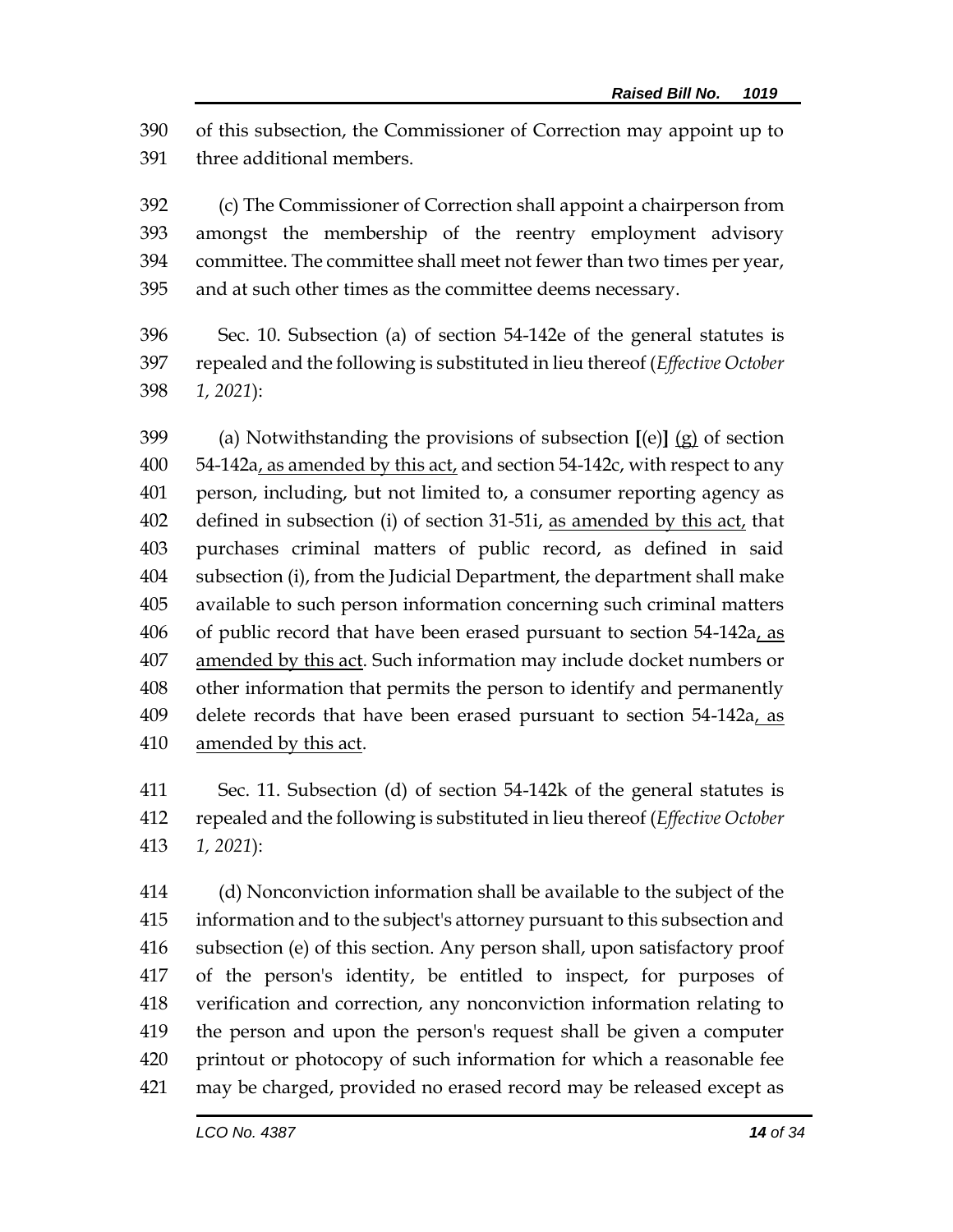provided in subsection **[**(f)**]** (h) of section 54-142a, as amended by this act. Before releasing any exact reproductions of nonconviction information to the subject of the information, the agency holding such information may remove all personal identifying information from such reproductions.

 Sec. 12. (NEW) (*Effective October 1, 2021*) For purposes of this section, sections 14, 15 and 19 to 27, inclusive, of this act and section 29 of this act, sections 8-265c and 8-315 of the general statutes, as amended by this act, subsection (b) of section 10a-6 of the general statutes, as amended by this act, and sections 31-51i, 38a-358, 38a-447, 46a-74, 46a-79, 46a-80 and 46a-81 of the general statutes, as amended by this act:

 (1) "Commission" means the Commission on Human Rights and Opportunities created by section 46a-52 of the general statutes;

 (2) "Criminal history record information" means court records and information obtained from the Judicial Department relating to arrests, releases, detentions, indictments, informations or other formal criminal charges or any events and outcomes arising from those arrests, releases, detentions, including pleas, trials, sentences, appeals, incarcerations, correctional supervision, paroles and releases, outstanding judgments and any other conviction information, as defined in [section 54-142g](https://1.next.westlaw.com/Link/Document/FullText?findType=L&pubNum=1000264&cite=CTSTS54-142G&originatingDoc=ND7547DF0547E11E6A483DFBDA551E575&refType=LQ&originationContext=document&transitionType=DocumentItem&contextData=(sc.Search)) of the general statutes, as amended by this act;

 (3) "Employer" includes the state and all political subdivisions of the state and means any person or employer with one or more persons in such person's or employer's employ;

 (4) "Erased criminal history record information" means (A) criminal history record information that has been erased pursuant to section 54- 142a of the general statutes, as amended by this act, or section 54-760 of the general statutes, or any other provision of the general statutes or other operation of law; (B) information relating to persons granted youthful offender status pursuant to section 46b-146 of the general statutes; and (C) continuances of a criminal case that are more than thirteen months old; and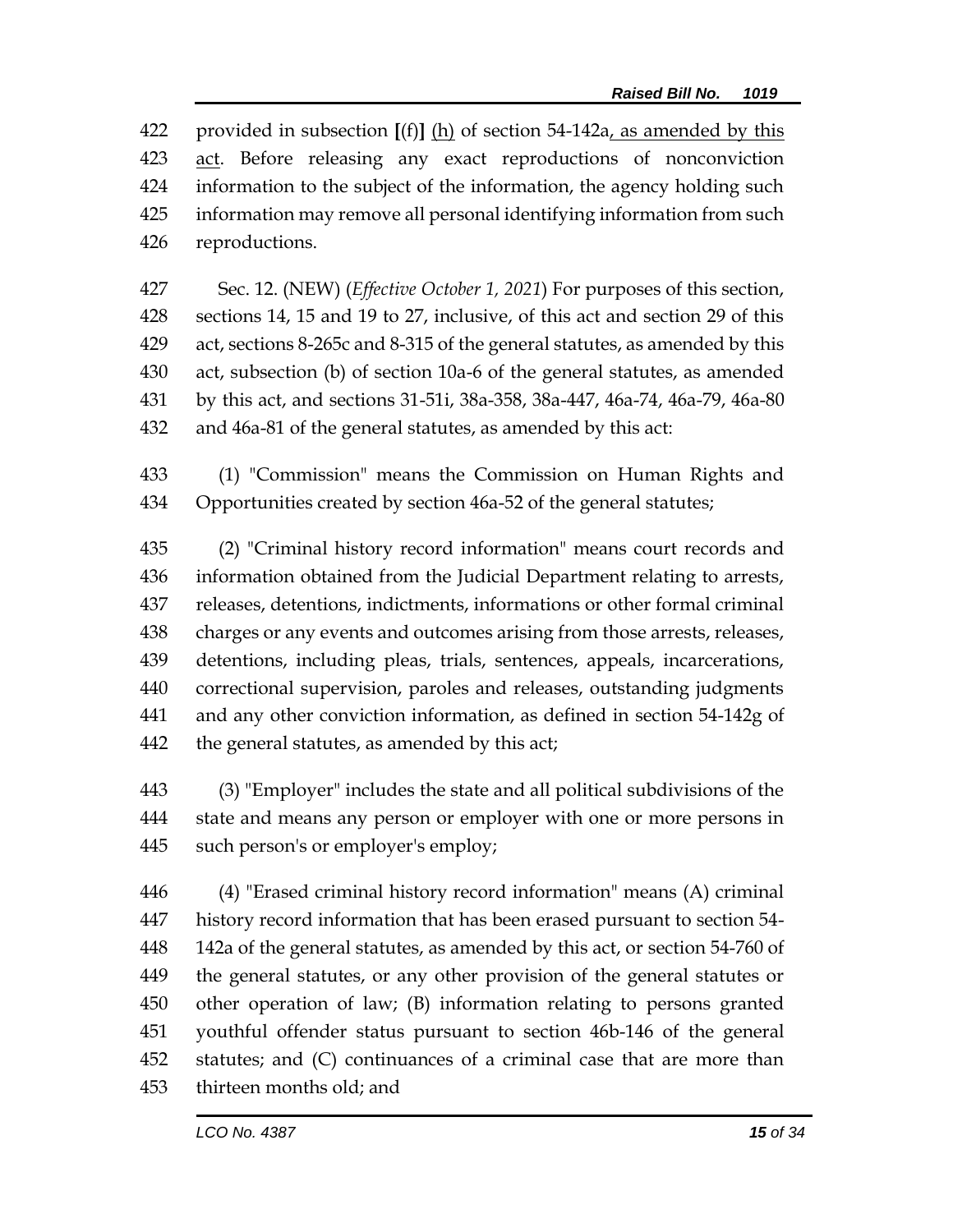(5) "Place of public accommodation, resort or amusement" means any establishment that caters or offers its services or facilities or goods to the general public, including, but not limited to, any commercial property or building lot on which it is intended that a commercial building will be constructed or offered for sale or rent.

 Sec. 13. Subdivisions (7) and (8) of section 46a-51 of the general statutes are repealed and the following is substituted in lieu thereof (*Effective October 1, 2021*):

 (7) "Discriminatory employment practice" means any discriminatory practice specified in subsection (b), (d), (e) or (f) of section 31-51i, as amended by this act, or section 46a-60 or 46a-81c;

 (8) "Discriminatory practice" means a violation of section 4a-60, 4a- 60a, 4a-60g, 31-40y, subsection (b) of section 31-51i, as amended by this act, subsection (d), (e) or (f) of section 31-51i, as amended by this act, subparagraph (C) of subdivision (15) of section 46a-54, subdivisions (16) and (17) of section 46a-54, section 46a-58, 46a-59, 46a-60, 46a-64, 46a-64c, 46a-66, 46a-68, 46a-68c to 46a-68f, inclusive, or 46a-70 to 46a-78, inclusive, subsection (a) of section 46a-80, as amended by this act, or sections 46a-81b to 46a-81o, inclusive;

 Sec. 14. (NEW) (*Effective October 1, 2021*) It shall be a discriminatory practice under subdivision (8) of section 46a-51 of the general statutes, as amended by this act, for any person to subject, or cause to be subjected, any other person to the deprivation of any rights, privileges or immunities, secured or protected by the Constitution or laws of this state or of the United States, on account of a person's erased criminal history record information.

 Sec. 15. (NEW) (*Effective October 1, 2021*) (a) It shall be a discriminatory practice under subdivision (8) of section 46a-51 of the general statutes, as amended by this act:

 (1) To refuse to sell or rent after the making of a bona fide offer, or to refuse to negotiate for the sale or rental of, or otherwise make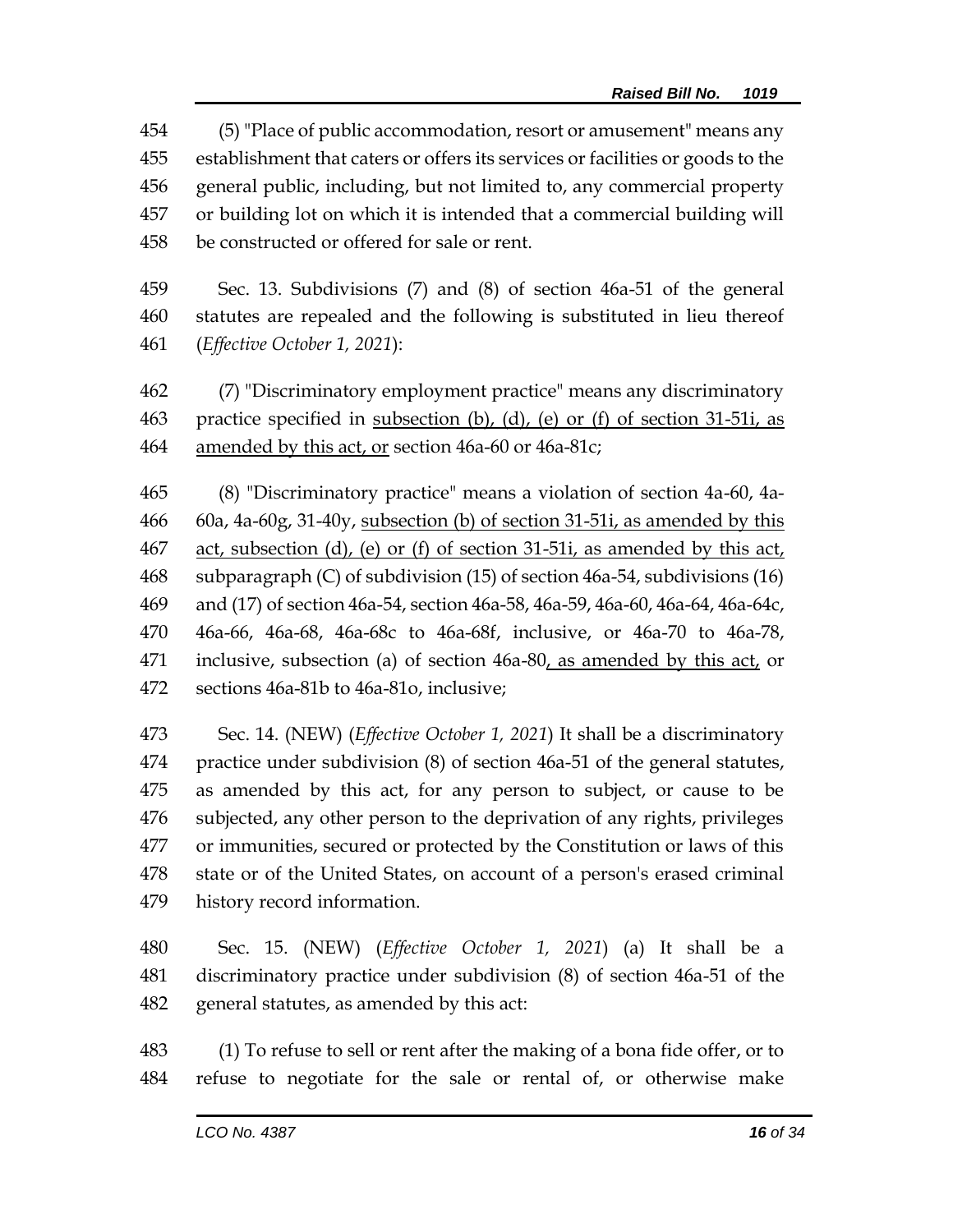unavailable or deny, a dwelling to any person on the basis of the erased criminal history record information of (A) such buyer or renter, (B) a person residing in or intending to reside in such dwelling after it is so sold, rented or made available, or (C) any person associated with such buyer or renter;

 (2) To discriminate against any person in the terms, conditions or privileges of the sale or rental of a dwelling, or in the provision of services or facilities in connection therewith, on the basis of the erased criminal history record information of (A) such buyer or renter, (B) a person residing in or intending to reside in such dwelling after it is so 495 sold, rented or made available, or (C) any person associated with such buyer or renter;

 (3) To make, print or publish, or cause to be made, printed or published any notice, statement or advertisement, with respect to the sale or rental of a dwelling that indicates any preference, limitation or discrimination, or to intend to make any such preference, limitation or discrimination, based on the erased criminal history record information of (A) a potential buyer or renter, (B) a person intending to reside in such dwelling after it is sold, rented or made available, or (C) any person associated with such potential buyer or renter;

 (4) To represent to any person that any dwelling is not available for inspection, sale or rental when such dwelling is in fact so available, on the basis of the erased criminal history record information of (A) a potential buyer or renter, (B) a person intending to reside in such dwelling after it is so sold, rented or made available, or (C) any person associated with such potential buyer or renter;

 (5) For profit, to induce or attempt to induce any person to sell or rent any dwelling by representations regarding the entry or prospective entry into the neighborhood of a person or persons with erased criminal history record information;

 (6) For any person or other entity engaging in residential real estate-related transactions to discriminate against any person in making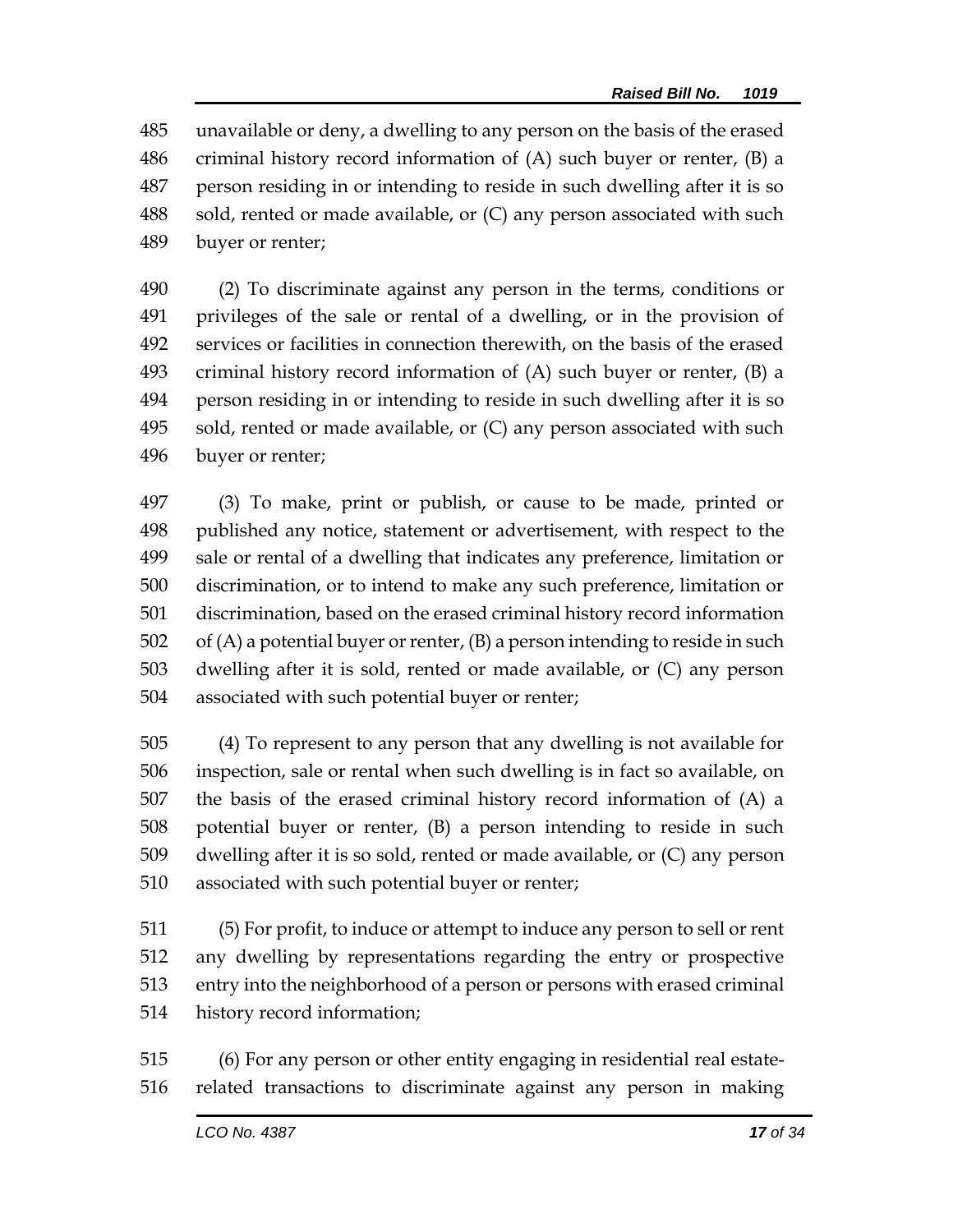available such a transaction, or in the terms or conditions of such a transaction, on the basis of the erased criminal history record information of (A) the other party in the transaction, (B) a person residing in or intending to reside in a dwelling with such other party, or (C) any person associated with such other party;

 (7) To deny any person access to or membership or participation in any multiple-listing service, real estate brokers' organization or other service, organization or facility relating to the business of selling or renting dwellings, or to discriminate against that person in the terms or conditions of such access, membership or participation, on account of that person's erased criminal history record information; or

 (8) To coerce, intimidate, threaten or interfere with any person in the exercise or enjoyment of, or on account of that person having exercised or enjoyed, or on account of that person having aided or encouraged any other person in the exercise or enjoyment of, any right granted or protected by this section.

 (b) The provisions of this section shall not apply to (1) the rental of a room or rooms in a unit in a dwelling if the owner actually maintains and occupies part of such unit as the owner's residence, or (2) a unit in a dwelling containing not more than four units if the owner actually maintains and occupies one of such other units as the owner's residence.

 (c) Nothing in this section limits the applicability of any reasonable state statute or municipal ordinance restricting the maximum number of persons permitted to occupy a dwelling.

 (d) Nothing in this section prohibits a person engaged in the business of furnishing appraisals of real property to take into consideration factors other than a person's erased criminal history record.

 Sec. 16. Section 8-265c of the general statutes is repealed and the following is substituted in lieu thereof (*Effective October 1, 2021*):

The authority shall require that occupancy of all housing financed or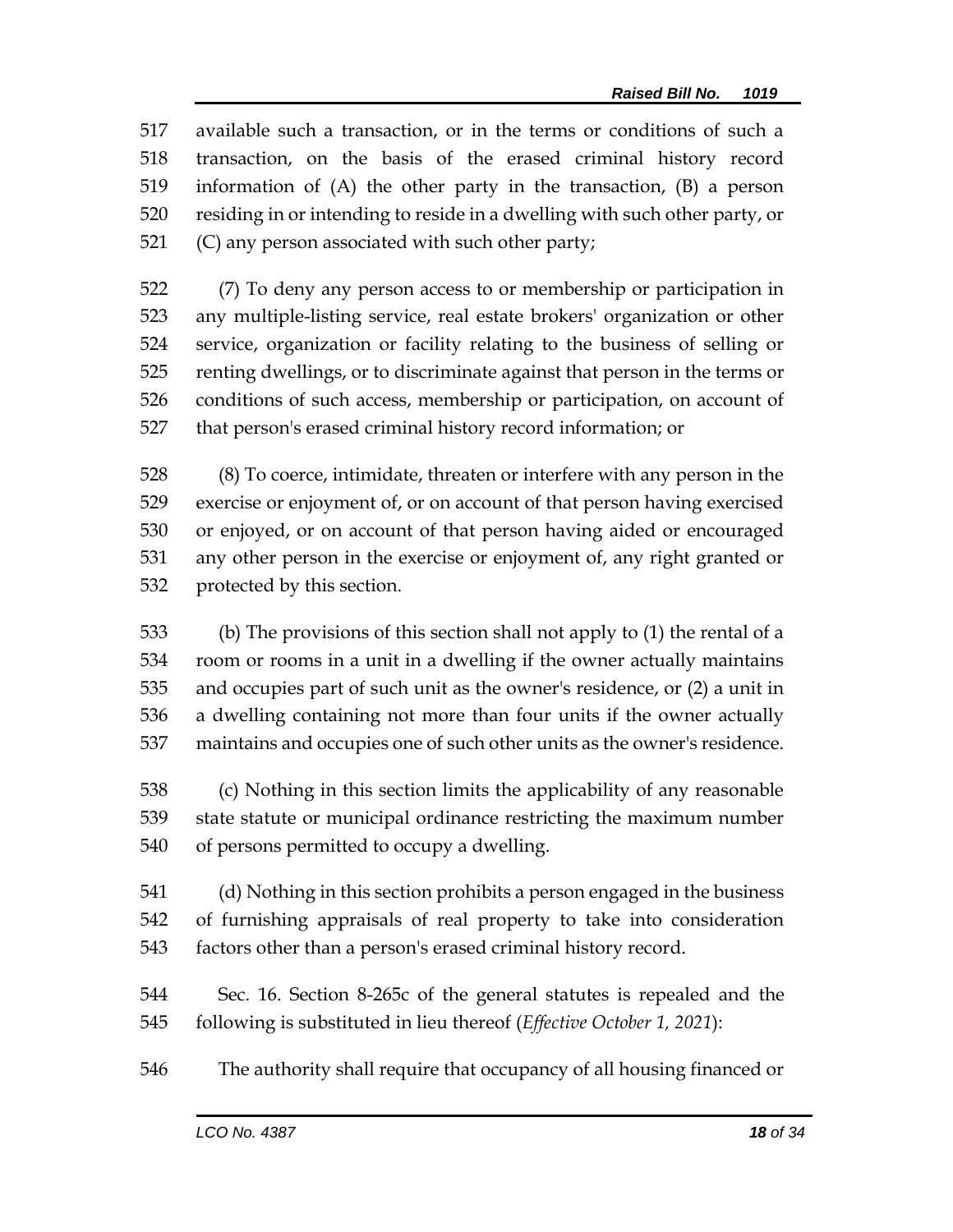otherwise assisted under this chapter be open to all persons regardless of race, creed, color, national origin or ancestry, sex or gender identity or expression or erased criminal history record information, as defined in section 12 of this act, and that the contractors and subcontractors engaged in the construction or rehabilitation of such housing shall take affirmative action to provide equal opportunity for employment without discrimination as to race, creed, color, national origin or ancestry, sex, **[**or**]** gender identity or expression or erased criminal history record information.

 Sec. 17. Section 8-315 of the general statutes is repealed and the following is substituted in lieu thereof (*Effective October 1, 2021*):

 The municipality shall take all necessary steps to insure that occupancy of all housing financed or otherwise assisted pursuant to this chapter be open to all persons regardless of race, creed, color, national origin or ancestry, sex, gender identity or expression, age, **[**or**]** physical disability or erased criminal history record information, as defined in section 12 of this act.

- Sec. 18. Section 31-51i of the general statutes is repealed and the following is substituted in lieu thereof (*Effective October 1, 2021*):
- (a) For the purposes of this section, "employer" means **[**any person engaged in business who has one or more employees, including the state or any political subdivision of the state**]** employer, as defined in section 12 of this act.
- (b) No employer shall inquire about a prospective employee's prior arrests, criminal charges or convictions on an initial employment application, unless (1) the employer is required to do so by an applicable state or federal law, or (2) a security or fidelity bond or an equivalent bond is required for the position for which the prospective employee is seeking employment.

 (c) No employer or employer's agent, representative or designee may require an employee or prospective employee to disclose the existence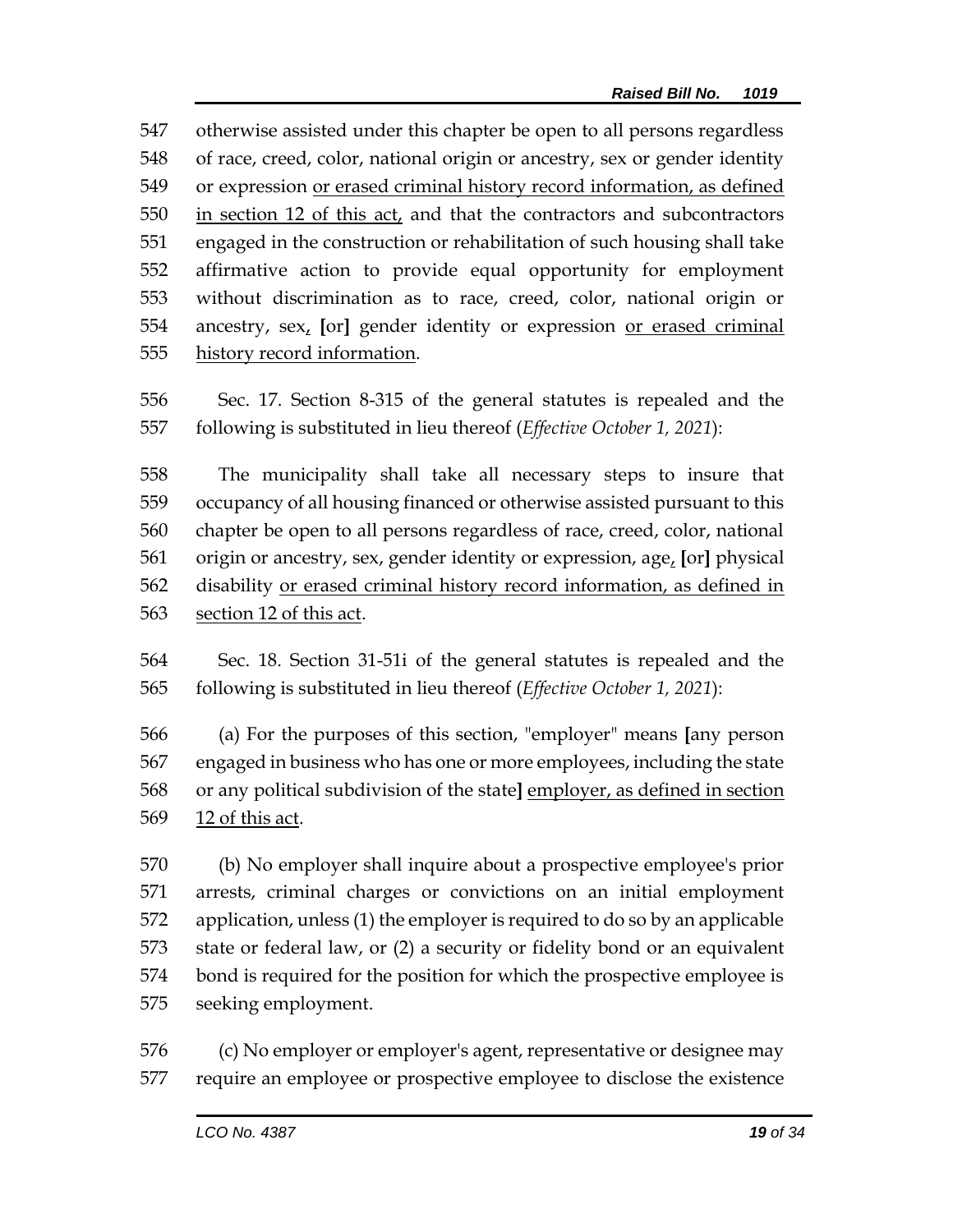of **[**any arrest, criminal charge or conviction, the records of which have been erased pursuant to section 46b-146, 54-76o or 54-142a**]** erased criminal history record information, as defined in section 12 of this act.

 (d) An employment application form that contains any question concerning the criminal history of the applicant shall contain a notice, in clear and conspicuous language: (1) That the applicant is not required to disclose the existence of any **[**arrest, criminal charge or conviction, the records of which have been erased pursuant to section 46b-146, 54-76o or 54-142a**]** erased criminal history record information, (2) that **[**criminal records subject to erasure pursuant to section 46b-146, 54-76o or 54-142a**]** erased criminal history record information are records pertaining to a finding of delinquency or that a child was a member of a family with service needs, an adjudication as a youthful offender, a criminal charge that has been dismissed or nolled, a criminal charge for which the person has been found not guilty or a conviction for which the person received an absolute pardon or criminal records that are erased pursuant to statute or by other operation of law, and (3) that any person **[**whose criminal records have been erased pursuant to section 46b-146, 54-76o or 54-142a**]** with erased criminal history record information shall be deemed to have never been arrested within the meaning of the general statutes with respect to the proceedings so erased and may so swear under oath.

 (e) No employer or employer's agent, representative or designee shall deny employment to a prospective employee solely on the basis that the prospective employee **[**had a prior arrest, criminal charge or conviction, the records of which have been erased pursuant to section 46b-146, 54- 76o or 54-142a**]** has erased criminal history record information or that the prospective employee had a prior conviction for which the prospective employee has received a provisional pardon or certificate of 607 rehabilitation pursuant to section  $54-130a$ , as amended by this act, or a certificate of rehabilitation pursuant to section 54-108f.

 (f) No employer or employer's agent, representative or designee shall discharge, or cause to be discharged, or in any manner discriminate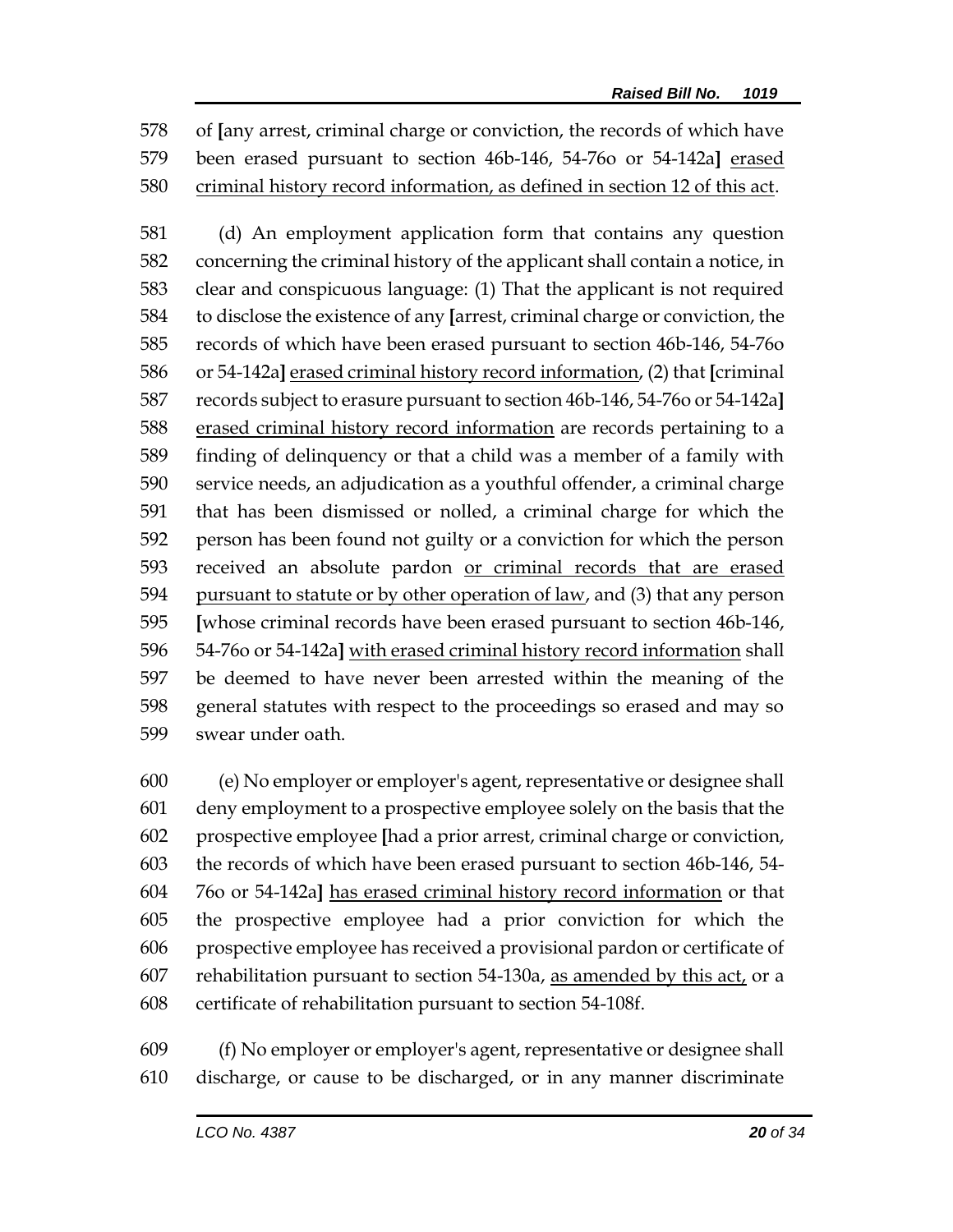against, any employee solely on the basis that the employee **[**had, prior to being employed by such employer, an arrest, criminal charge or conviction, the records of which have been erased pursuant to section 46b-146, 54-76o or 54-142a**]** has erased criminal history record information or that the employee had, prior to being employed by such employer, a prior conviction for which the employee has received a provisional pardon or certificate of rehabilitation pursuant to section 54- 130a, as amended by this act, or a certificate of rehabilitation pursuant to section 54-108f.

 (g) The portion of an employment application form that contains information concerning the criminal history record of an applicant or employee shall only be available to the members of the personnel department of the company, firm or corporation or, if the company, firm or corporation does not have a personnel department, the person in charge of employment, and to any employee or member of the company, firm or corporation, or an agent of such employee or member, involved in the interviewing of the applicant.

 (h) Notwithstanding the provisions of subsection (g) of this section, the portion of an employment application form that contains information concerning the criminal history record of an applicant or employee may be made available as necessary to persons other than 632 those specified in said subsection  $(g)$  by:

 (1) A broker-dealer or investment adviser registered under chapter 672a in connection with (A) the possible or actual filing of, or the collection or retention of information contained in, a form U-4 Uniform Application for Securities Industry Registration or Transfer, (B) the compliance responsibilities of such broker-dealer or investment adviser under state or federal law, or (C) the applicable rules of self-regulatory organizations promulgated in accordance with federal law;

 (2) An insured depository institution in connection with (A) the management of risks related to safety and soundness, security or privacy of such institution, (B) any waiver that may possibly or actually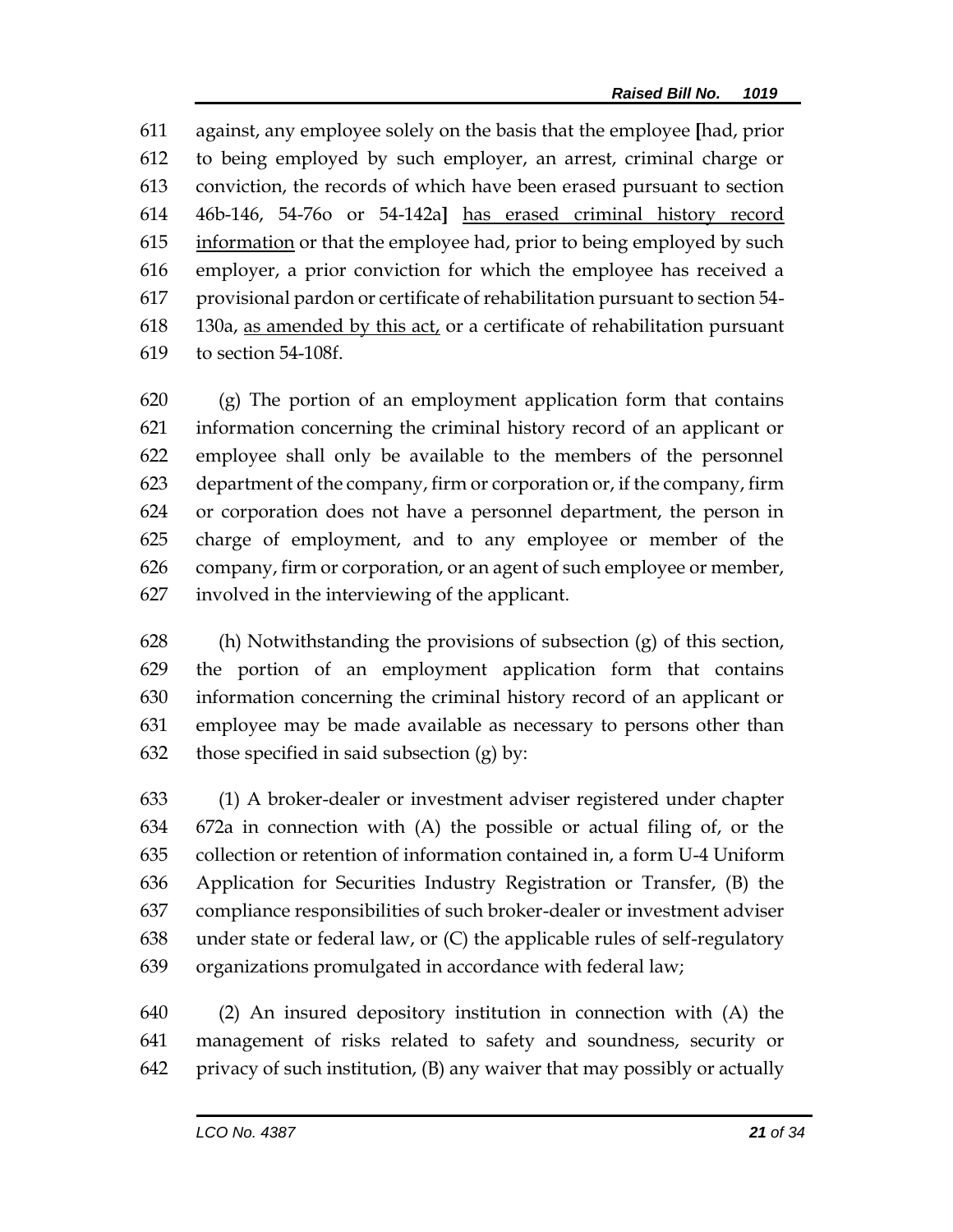be sought by such institution pursuant to section 19 of the Federal Deposit Insurance Act, 12 USC 1829(a), (C) the possible or actual obtaining by such institution of any security or fidelity bond, or (D) the compliance responsibilities of such institution under state or federal law; and

 (3) An insurance producer licensed under chapter 701a in connection with (A) the management of risks related to security or privacy of such insurance producer, or (B) the compliance responsibilities of such insurance producer under state or federal law.

 (i) (1) For the purposes of this subsection: (A) "Consumer reporting agency" means any person who regularly engages, in whole or in part, in the practice of assembling or preparing consumer reports for a fee, which reports compile and report items of information on consumers that are matters of public record and are likely to have an adverse effect on a consumer's ability to obtain employment, but does not include any public agency; (B) "consumer report" means any written, oral or other communication of information bearing on an individual's credit worthiness, credit standing, credit capacity, character, general reputation, personal characteristics or mode of living; and (C) "criminal matters of public record" means information obtained from the Judicial Department relating to arrests, indictments, convictions, outstanding judgments **[**,**]** and any other conviction information, as defined in 665 section 54-142g, as amended by this act.

 (2) Each consumer reporting agency that issues a consumer report that is used or is expected to be used for employment purposes and that includes in such report criminal matters of public record concerning the consumer shall:

 (A) At the time the consumer reporting agency issues such consumer report to a person other than the consumer who is the subject of the report, provide the consumer who is the subject of the consumer report (i) notice that the consumer reporting agency is reporting criminal matters of public record, and (ii) the name and address of the person to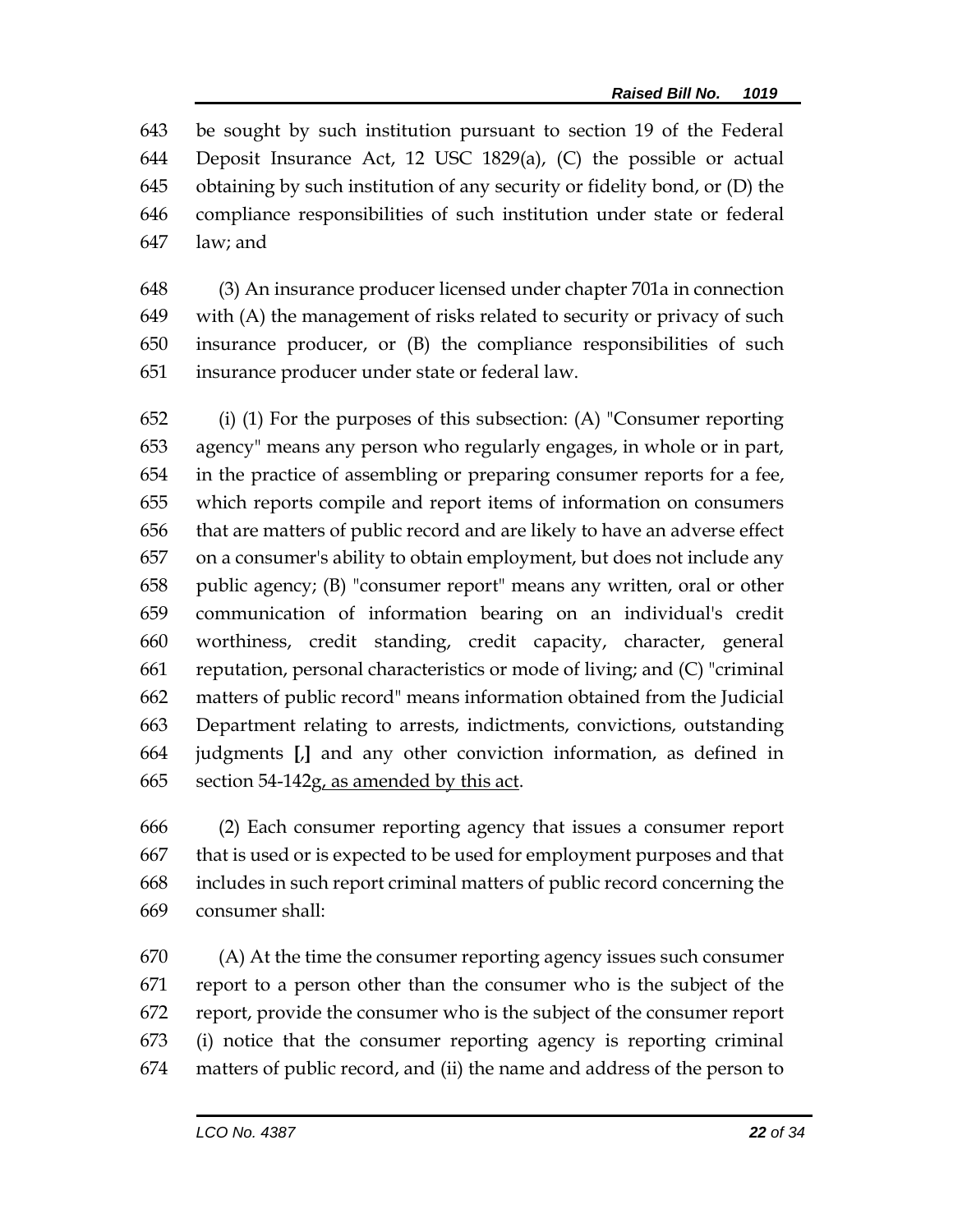whom such consumer report is being issued;

 (B) Maintain procedures designed to ensure that any criminal matter of public record reported is complete and up-to-date as of the date the consumer report is issued, which procedures shall, at a minimum, conform to the requirements set forth in section 54-142e, as amended by this act.

 (3) This subsection shall not apply in the case of an agency or department of the United States government seeking to obtain and use a consumer report for employment purposes if the head of the agency or department makes a written finding pursuant to 15 USC 1681b(b)(4)(A).

 (j) An employee or prospective employee may file a complaint with the Labor Commissioner alleging an employer's violation of subsection 688 (a), (c), (g), (h) or (i) of this section. For any alleged violation by an employer of subsection (b), (d), (e) or (f) of this section, an employee or prospective employee may file a complaint with the Commission on Human Rights and Opportunities pursuant to section 46a-82 or may bring an action in the Superior Court against the employer for violating this section for declaratory or injunctive relief, damages or any other remedy available under law, at the sole election of the employee or prospective employee.

 Sec. 19. (NEW) (*Effective October 1, 2021*) It shall be a discriminatory practice under subdivision (8) of section 46a-51 of the general statutes, as amended by this act: (1) For an employer or employer's agent, representative or designee to discriminate against that person in compensation or in terms, conditions or privileges of employment on the basis of that person's erased criminal history record information, (2) for any employment agency to fail or refuse to classify properly or refer for employment or otherwise to discriminate against any person on the basis of that person's erased criminal history record information, (3) for a labor organization, on the basis of the erased criminal history record information of any person, to exclude from full membership rights or to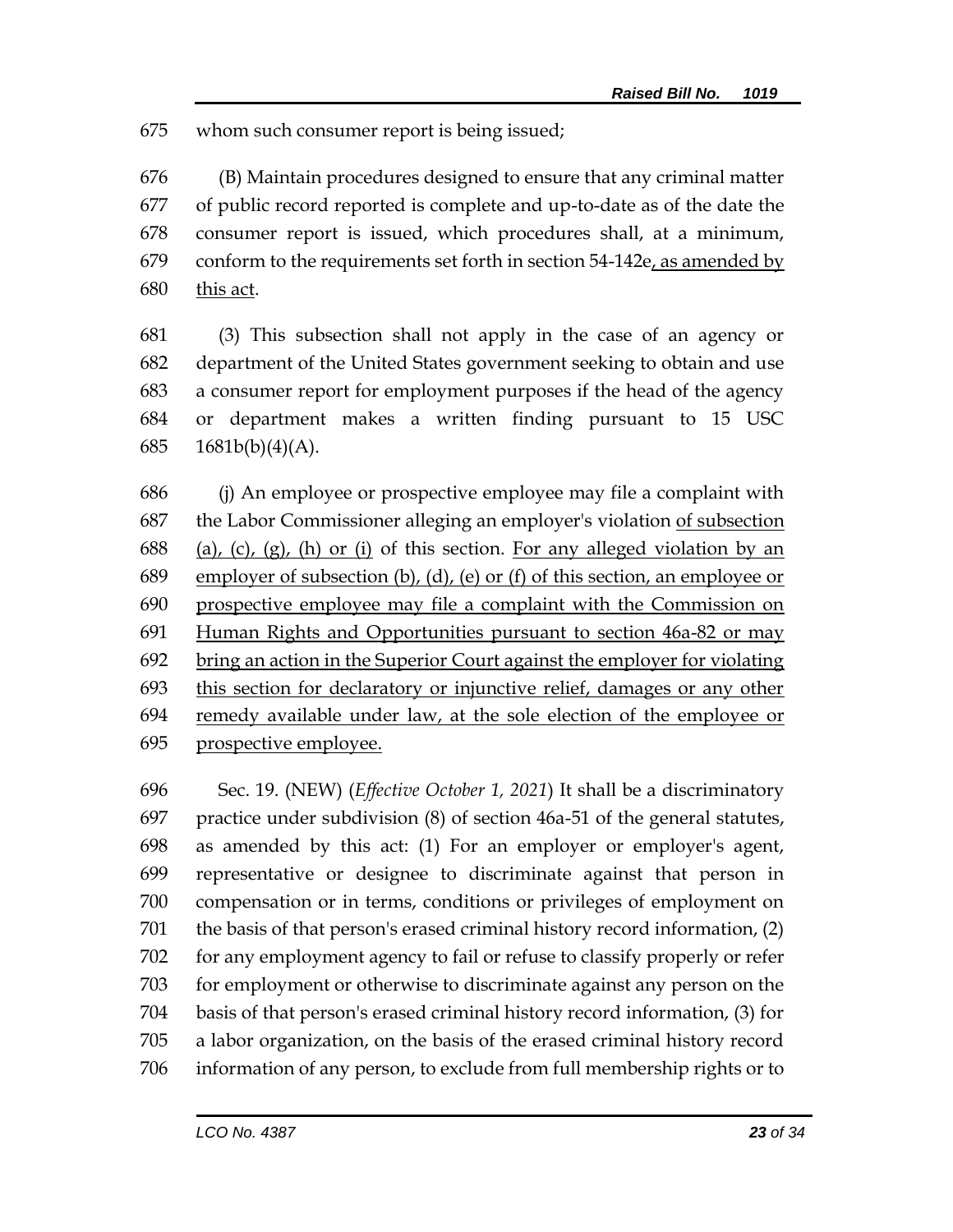expel from its membership that person or to discriminate in any way against any of its members or against any employer or any individual employed by an employer, or (4) for any person, employer, employment agency or labor organization, to advertise employment opportunities in such a manner as to restrict such employment so as to discriminate against persons on the basis of their erased criminal history record information.

 Sec. 20. (NEW) (*Effective October 1, 2021*) (a) It shall be a discriminatory practice under subdivision (8) of section 46a-51 of the general statutes, as amended by this act, for any association, board or other organization the principal purpose of which is the furtherance of the professional or occupational interests of its members, whose profession, trade or occupation requires a state license, to refuse to accept a person as a member of such association, board or organization solely on the basis of that person's erased criminal history record information.

 (b) Any association, board or other organization that violates the provisions of this section shall be fined not less than one hundred dollars or more than five hundred dollars.

 Sec. 21. (NEW) (*Effective October 1, 2021*) State officials and supervisory personnel shall recruit, appoint, assign, train, evaluate and 728 promote state personnel on the basis of merit and qualifications, without regard for erased criminal history record information.

 Sec. 22. (NEW) (*Effective October 1, 2021*) No state department, board or agency may grant, deny or revoke the license or charter of any person on the basis of that person's erased criminal history record information.

 Sec. 23. (NEW) (*Effective October 1, 2021*) All educational, counseling and vocational guidance programs and all apprenticeship and on-the- job training programs of state agencies, or in which state agencies participate, shall be open to all qualified persons, without regard to a person's erased criminal history record information.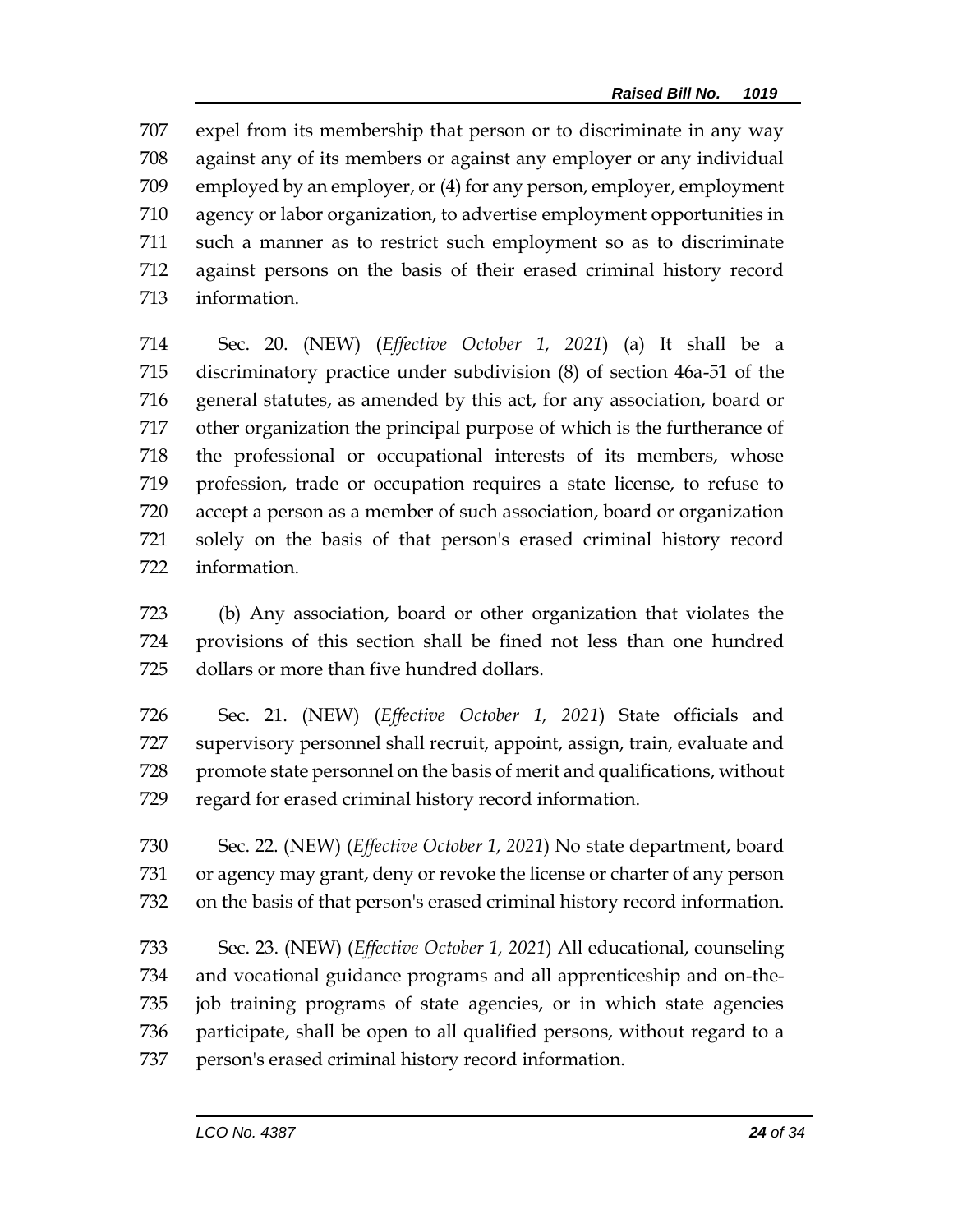Sec. 24. (NEW) (*Effective October 1, 2021*) Erased criminal history record information shall not be considered as a limiting factor in state- administered programs involving the distribution of funds to qualify applicants for benefits authorized by law.

 Sec. 25. (NEW) (*Effective October 1, 2021*) All services of every state agency shall be performed without discrimination on the basis of erased criminal history record information.

 Sec. 26. (NEW) (*Effective October 1, 2021*) It shall be a discriminatory practice under subdivision (8) of section 46a-51 of the general statutes, as amended by this act, to:

 (1) Deny any person within the jurisdiction of this state full and equal accommodations in any place of public accommodation, resort or amusement on the basis of that person's erased criminal history record information, subject only to the conditions and limitations established by law and applicable alike to all persons; or

 (2) Discriminate, segregate or separate on account of erased criminal history record information.

 Sec. 27. (NEW) (*Effective October 1, 2021*) It shall be a discriminatory practice under subdivision (8) of section 46a-51 of the general statutes, as amended by this act, for the state system of higher education to deny a person the opportunity for higher education on the basis of erased criminal history record information.

 Sec. 28. Subsection (b) of section 10a-6 of the general statutes is repealed and the following is substituted in lieu thereof (*Effective October 1, 2021*):

 (b) Within the limits of authorized expenditures, the policies of the state system of higher education shall be consistent with (1) the following goals: (A) To ensure that no qualified person be denied the opportunity for higher education on the basis of age, sex, gender identity or expression, ethnic background or social, physical or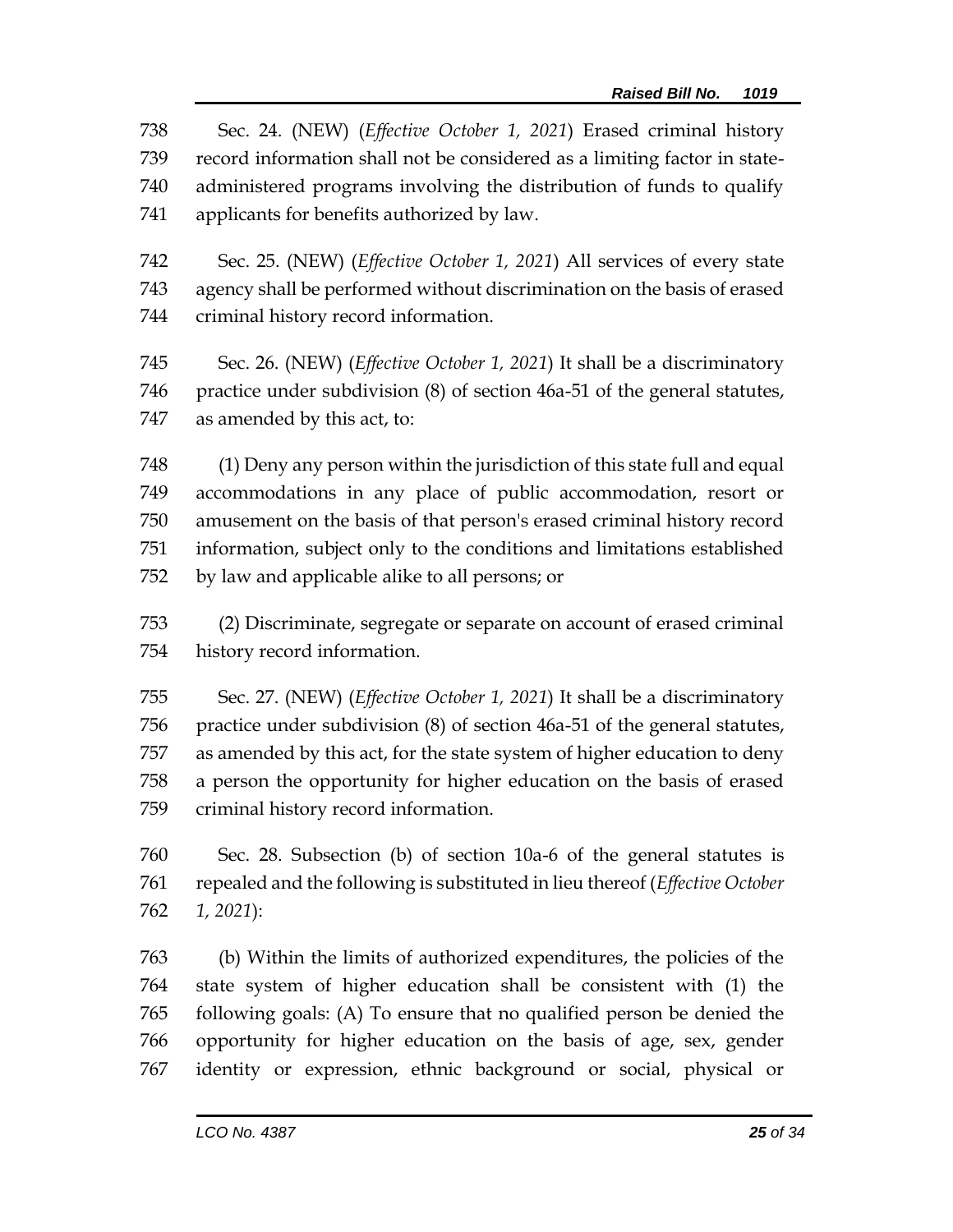economic condition, or erased criminal history record information, as defined in section 12 of this act, (B) to protect academic freedom, (C) to provide opportunities for education and training related to the economic, cultural and educational development of the state, (D) to assure the fullest possible use of available resources in public and private institutions of higher education, (E) to maintain standards of quality ensuring a position of national leadership for state institutions of higher education, (F) to apply the resources of higher education to the problems of society, and (G) to foster flexibility in the policies and institutions of higher education to enable the system to respond to changes in the economy, society, technology and student interests; and (2) the goals for higher education in the state identified in section 10a- 11c. Said board shall review recent studies of the need for higher education services, with special attention to those completed pursuant to legislative action, and to meet such needs shall initiate additional programs or services through one or more of the constituent units.

 Sec. 29. (NEW) (*Effective October 1, 2021*) It shall be a discriminatory practice under subdivision (8) of section 46a-51 of the general statutes, as amended by this act, for any creditor to discriminate on the basis of expunged criminal record history information, against any person eighteen years of age or over in any credit transaction.

 Sec. 30. Section 38a-358 of the general statutes is repealed and the following is substituted in lieu thereof (*Effective October 1, 2021*):

 The declination, cancellation or nonrenewal of a policy for private passenger nonfleet automobile insurance is prohibited if the declination, cancellation or nonrenewal is based: (1) On the race, religion, nationality or ethnicity of the applicant or named insured; (2) solely on the lawful occupation or profession of the applicant or named insured, except that this provision shall not apply to any insurer which limits its market to one lawful occupation or profession or to several related lawful occupations or professions; (3) on the principal location of the insured motor vehicle unless such decision is for a business purpose which is not a mere pretext for unfair discrimination; (4) solely on the age, sex,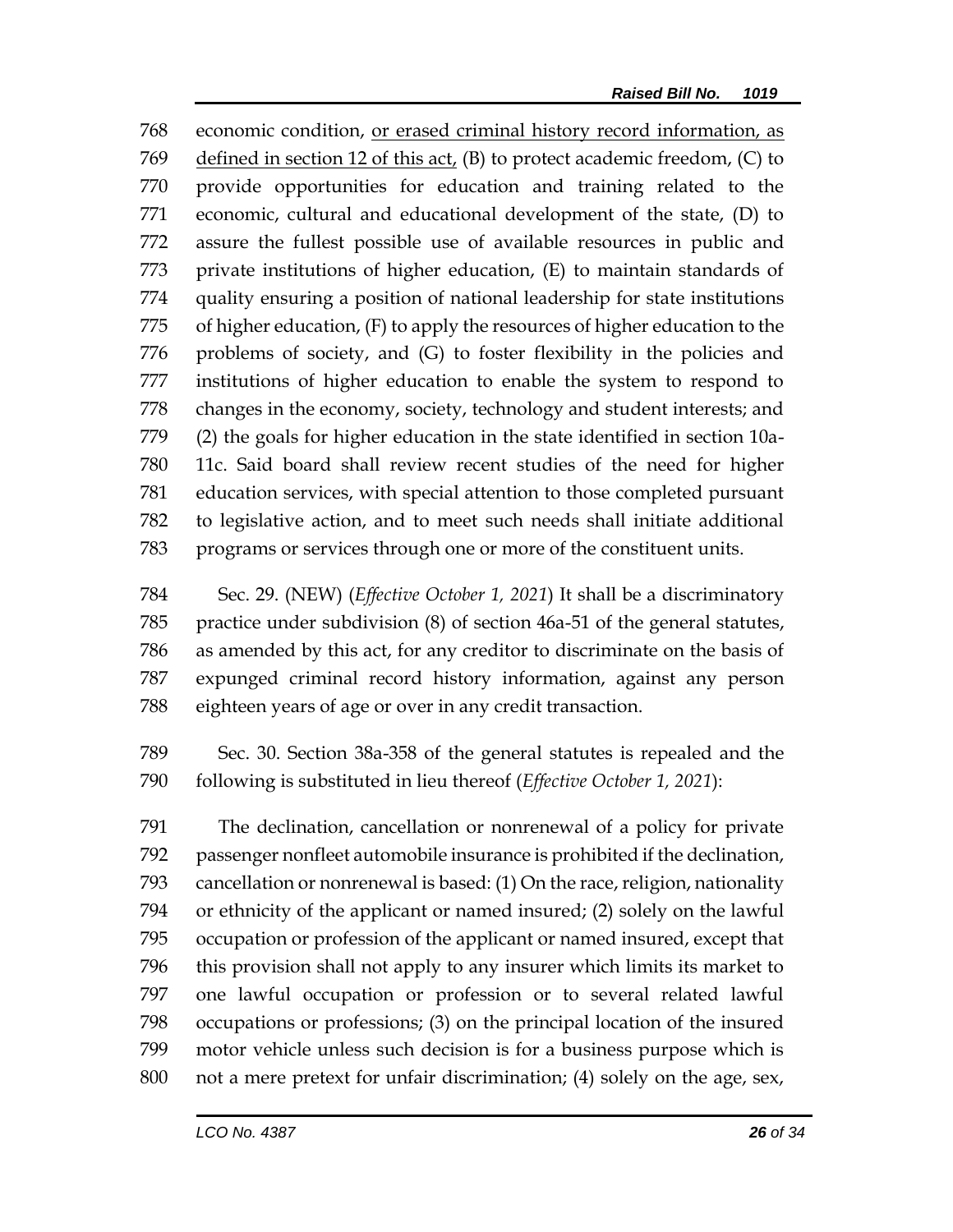gender identity or expression, **[**or**]** marital status or erased criminal history record information, as defined in section 12 of this act, of an applicant or an insured, except that this subdivision shall not apply to an insurer in an insurer group if one or more other insurers in the group would not decline an application for essentially similar coverage based upon such reasons; (5) on the fact that the applicant or named insured previously obtained insurance coverage through a residual market; (6) on the fact that another insurer previously declined to insure the applicant or terminated an existing policy in which the applicant was the named insured; (7) the first or second accident within the current experience period in relation to which the applicant or insured was not convicted of a moving traffic violation and was not at fault; or (8) solely on information contained in an insured's or applicant's credit history or credit rating or solely on an applicant's lack of credit history. For the purposes of subdivision (8) of this section, an insurer shall not be deemed to have declined, cancelled or nonrenewed a policy if coverage is available through an affiliated insurer.

 Sec. 31. Section 38a-447 of the general statutes is repealed and the following is substituted in lieu thereof (*Effective October 1, 2021*):

 No life insurance company doing business in this state may: (1) Make any distinction or discrimination between persons on the basis of race or erased criminal history record information, as defined in section 12 of this act, as to the premiums or rates charged for policies upon the lives of such persons; (2) demand or require greater premiums from persons of one race than such as are at that time required by that company from persons of another race of the same age, sex, general condition of health and hope of longevity; (3) demand or require greater premiums from persons with erased criminal history record 829 information than such as are at that time required by that company from persons without erased criminal history record information of the same age, sex, general conditions of health and hope of longevity; or **[**(3)**]** (4) make or require any rebate, diminution or discount on the basis of race or erased criminal history record information upon the sum to be paid on any policy in case of the death of any person insured, nor insert in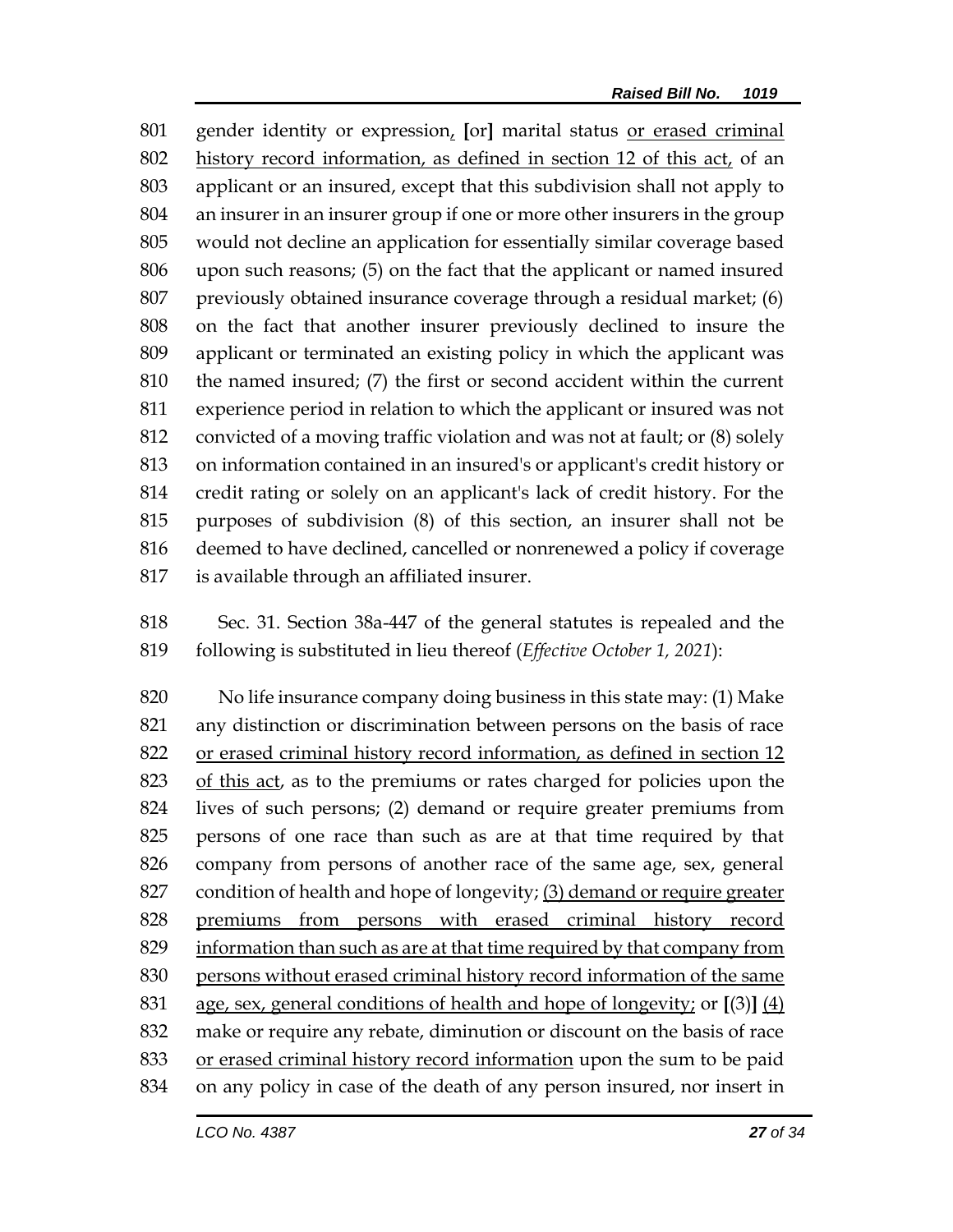the policy any condition, nor make any stipulation whereby such person insured shall bind himself, his heirs, executors, administrators or assigns to accept any sum less than the full value or amount of such 838 policy, in case of a claim accruing thereon by reason of the death of such person insured, other than such as are imposed upon all persons in similar cases; and each such stipulation or condition so made or inserted shall be void.

 Sec. 32. Section 46a-74 of the general statutes is repealed and the following is substituted in lieu thereof (*Effective October 1, 2021*):

 No state department, board or agency may permit any discriminatory practice in violation of section 46a-59, 46a-64, **[**or**]** 46a-64c or section 14, 15, 18, 19, 20, 27 or 29 of this act.

 Sec. 33. Section 46a-79 of the general statutes is repealed and the following is substituted in lieu thereof (*Effective October 1, 2021*):

 The General Assembly finds that the public is best protected when criminal offenders are rehabilitated and returned to society prepared to take their places as productive citizens and that the ability of returned offenders to find meaningful employment is directly related to their normal functioning in the community. It is therefore the policy of this state to encourage all employers to give favorable consideration to providing jobs to qualified individuals, including those who may have **[**criminal conviction records**]** conviction information, as defined in section 54-142g, as amended by this act. Nothing in this section shall be construed to permit any employer to refuse to hire or employ or to bar or to discharge from employment or to discriminate against an individual in compensation or in terms on the basis of that person's erased criminal history record information, as defined in section 12 of this act.

 Sec. 34. Section 46a-80 of the general statutes is repealed and the following is substituted in lieu thereof (*Effective October 1, 2021*):

(a) Except as provided in subsection (c) of this section, subsection (b)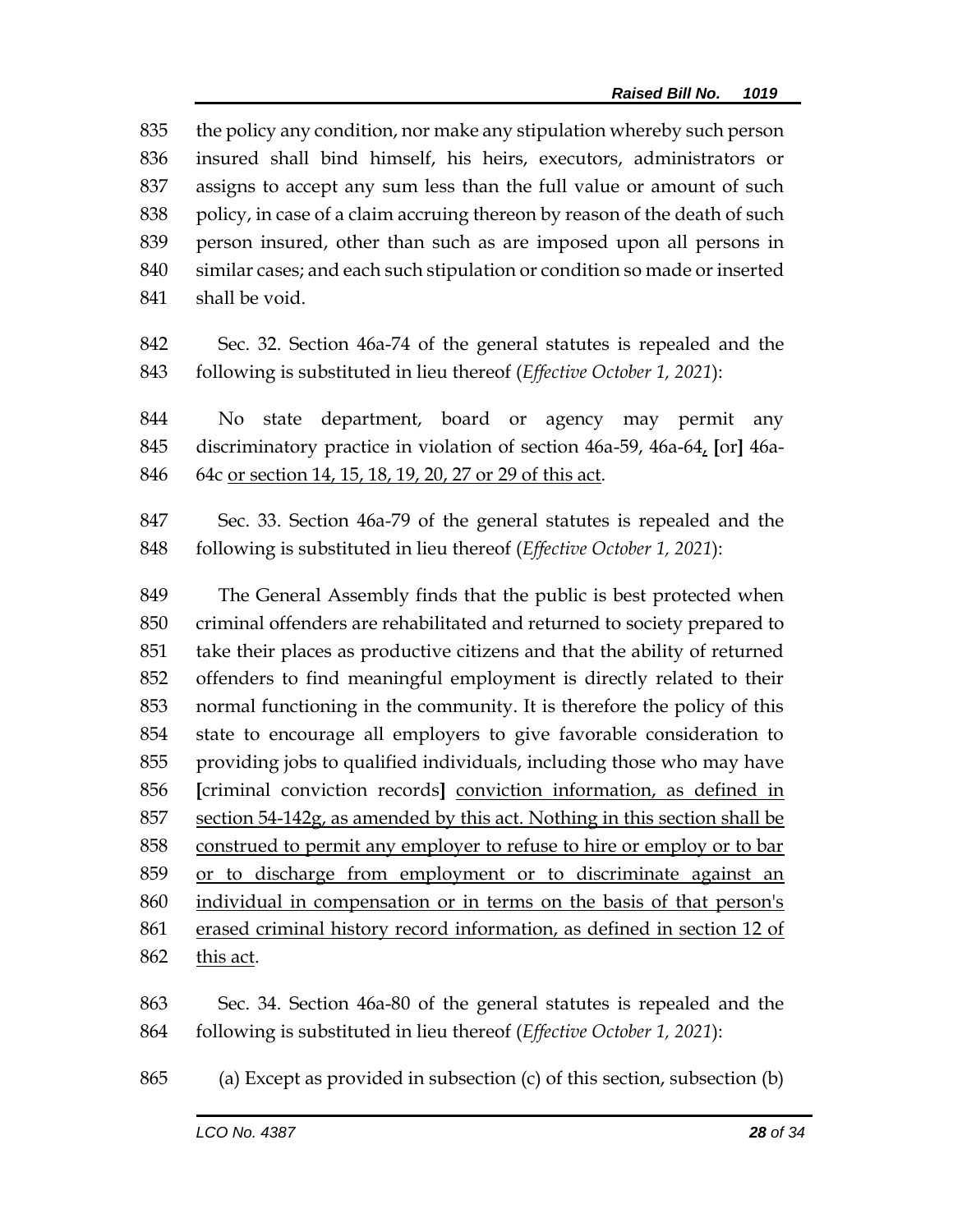of section 46a-81, as amended by this act, and section 36a-489, and notwithstanding any other provisions of law to the contrary, a person shall not be disqualified from employment by the state or any of its agencies, nor shall a person be disqualified to practice, pursue or engage in any occupation, trade, vocation, profession or business for which a license, permit, certificate or registration is required to be issued by the state or any of its agencies solely **[**because of a prior conviction of a crime**]** on the basis of that person's conviction information, as defined in section 54-142g, as amended by this act.

 (b) Except for a position for which any provision of the general statutes specifically disqualifies a person from employment by the state or any of its agencies **[**because of a prior conviction of a crime**]** on the basis of that person's conviction information, no employer, as defined in section **[**5-270**]** 12 of this act, shall inquire about a prospective employee's **[**past convictions**]** conviction information until such prospective employee has been deemed otherwise qualified for the position in accordance with the provisions of section 31-51i, as amended by this act.

 (c) A person may be denied employment by the state or any of its agencies, or a person may be denied a license, permit, certificate or registration to pursue, practice or engage in an occupation, trade, vocation, profession or business **[**by reason of the prior conviction of a crime**]** on the basis of that person's conviction information if, after considering (1) the nature of the crime and its relationship to the job for which the person has applied; (2) information pertaining to the degree of rehabilitation of the convicted person; and (3) the time elapsed since the conviction or release, the state or any of its agencies determines that the applicant is not suitable for the position of employment sought or the specific occupation, trade, vocation, profession or business for which the license, permit, certificate or registration is sought. In making a determination under this subsection, the state or any of its agencies shall give consideration to a provisional pardon issued pursuant to section 54-130e, or a certificate of rehabilitation issued pursuant to section 54- 108f or 54-130e, and such provisional pardon or certificate of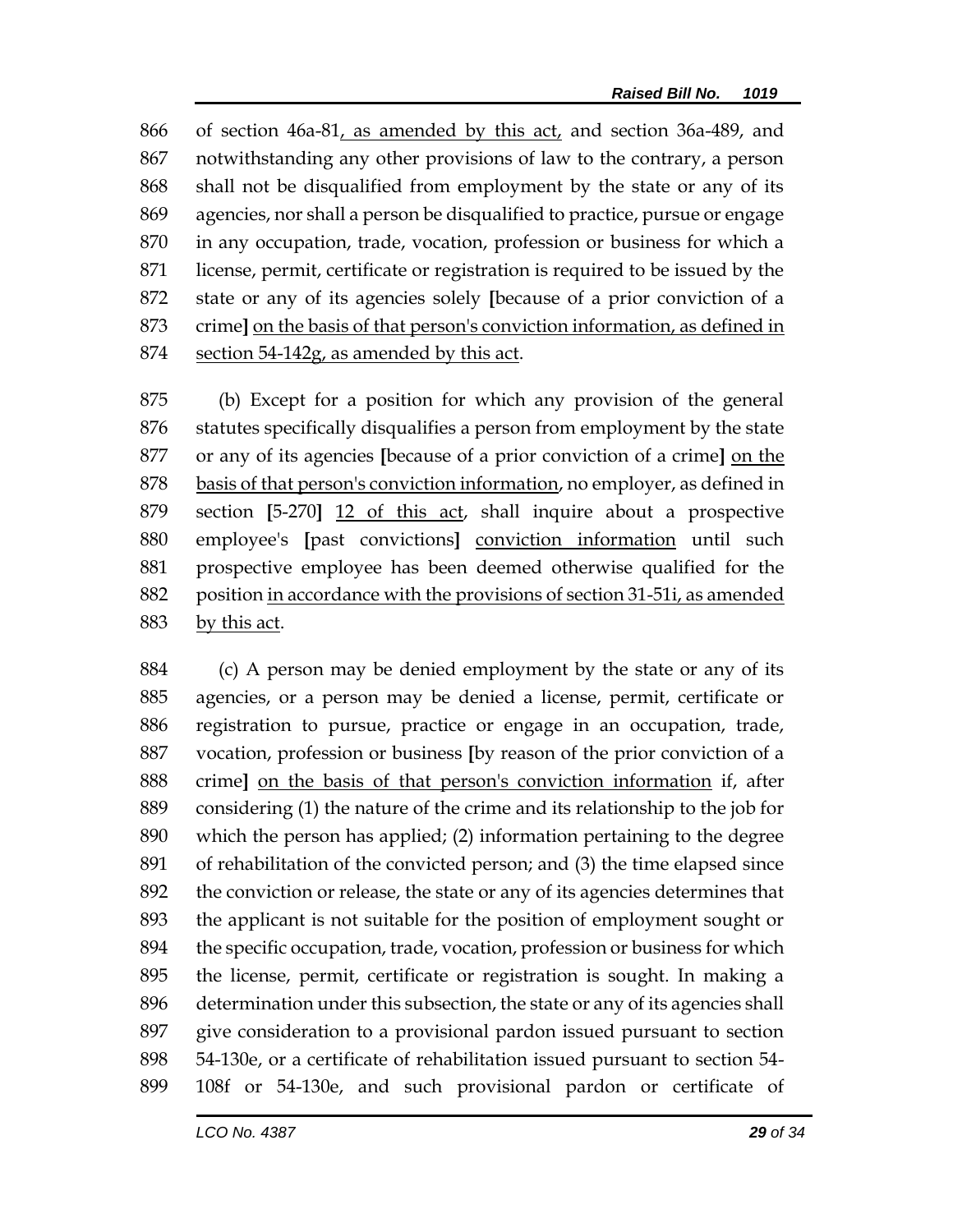rehabilitation shall establish a presumption that such applicant has been rehabilitated. If an application is denied based on **[**a**]** conviction information for which the applicant has received a provisional pardon or certificate of rehabilitation, the state or any of its agencies, as the case may be, shall provide a written statement to the applicant of its reasons for such denial.

 (d) If **[**a conviction of a crime**]** conviction information is used as a basis for rejection of an applicant, such rejection shall be in writing and specifically state the evidence presented and reasons for rejection. A copy of such rejection shall be sent by registered mail to the applicant.

 (e) In no case may **[**records of arrest, which are not followed by a conviction, or records of convictions, which have been erased**]** erased criminal history record information, as defined in section 12 of this act, nonconviction information, as defined in section 54-142g, as amended by this act, or criminal history record information, as defined in section 54-142g, as amended by this act, apart from conviction information, be used, distributed or disseminated by the state or any of its agencies in connection with an application for employment or for a permit, license, certificate or registration.

 (f) Nothing in this section shall permit any employer to discriminate 920 on the basis of erased criminal history record information in violation of section 31-51i, as amended by this act, or section 20 of this act.

 Sec. 35. Subsection (a) of section 46a-81 of the general statutes is repealed and the following is substituted in lieu thereof (*Effective October 1, 2021*):

 (a) Except as provided in section 36a-489, the provisions of sections 926 46a-79 to 46a-81, inclusive, as amended by this act, shall prevail over any other provisions of law which purport to govern the denial of licenses, permits, certificates, registrations, or other means to engage in an occupation, trade, vocation, business or profession, on the grounds of a lack of good moral character, or which purport to govern the suspension or revocation of a license, permit, certificate or registration on the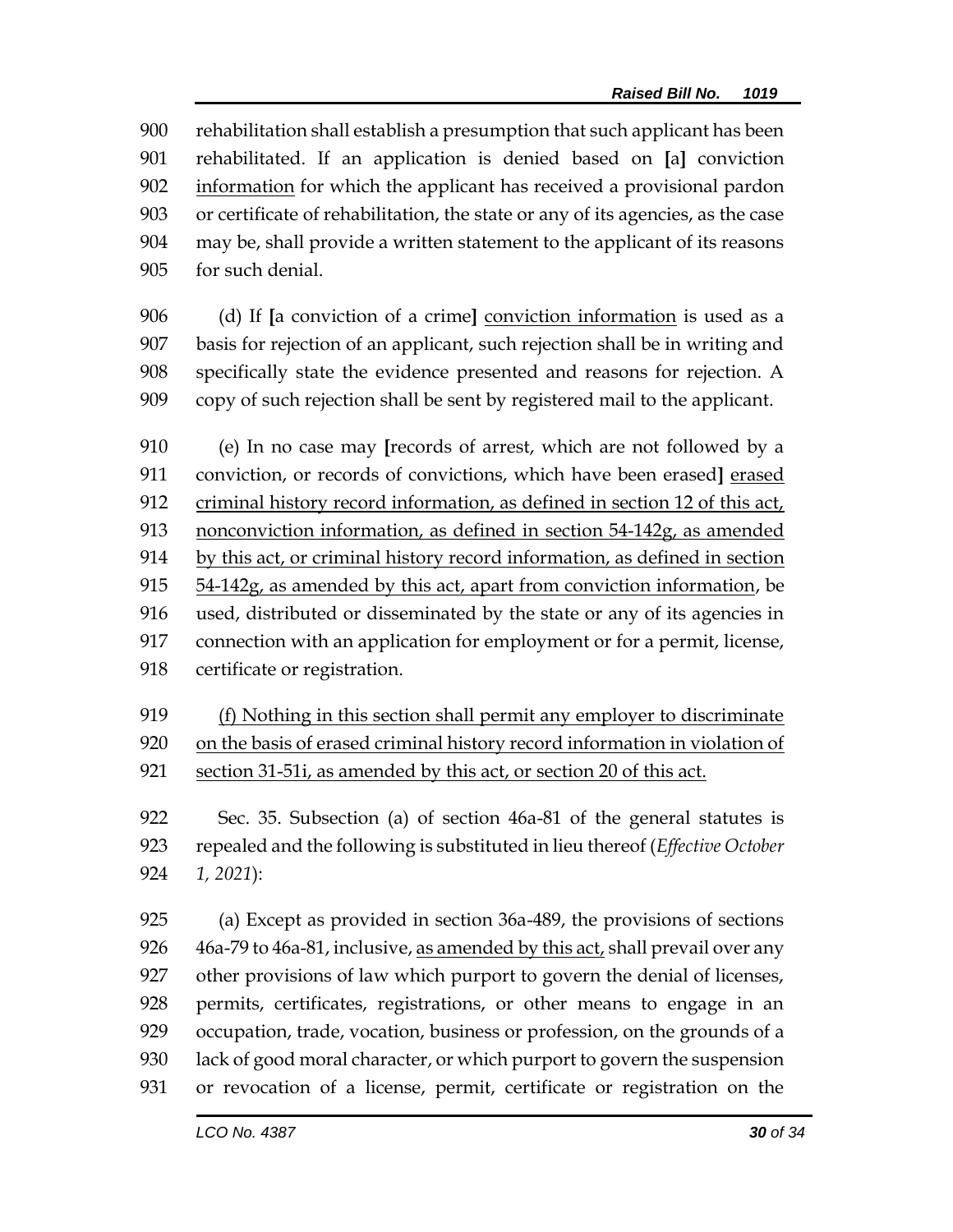grounds of conviction **[**of a crime**]** information, as defined in section 54- 142g, as amended by this act.

 Sec. 36. Subsection (b) of section 54-142g of the general statutes is repealed and the following is substituted in lieu thereof (*Effective October 1, 2021*):

 (b) "Criminal justice agency" means any court with criminal jurisdiction, the Department of Motor Vehicles or any other governmental agency created by statute which is authorized by law and engages, in fact, as its principal function in activities constituting the administration of criminal justice, including, but not limited to, organized municipal police departments, the Division of Criminal Justice, the Department of Emergency Services and Public Protection, including the Division of State Police, the Department of Correction, the Court Support Services Division, the Office of Policy and Management, the state's attorneys, assistant state's attorneys and deputy assistant state's attorneys, the Board of Pardons and Paroles, the Chief Medical Examiner and the Office of the Victim Advocate. "Criminal justice agency" includes any component of a public, noncriminal justice agency if such component is created by statute and is authorized by law and, in fact, engages in activities constituting the administration of criminal justice as its principal function.

 Sec. 37. Section 52-180b of the general statutes is repealed and the following is substituted in lieu thereof (*Effective October 1, 2021*):

 There shall be a rebuttable presumption against admission of evidence of the prior criminal conviction of an applicant or employee in an action alleging that an employer has been negligent in hiring an applicant or retaining an employee, or in supervising the employer's agent, representative or designee with respect to hiring an applicant or retaining an employee, if the applicant or employee held a valid provisional pardon or certificate of rehabilitation at the time such alleged negligence occurred and a party establishes, by a preponderance of the evidence, that the employer knew that the applicant or employee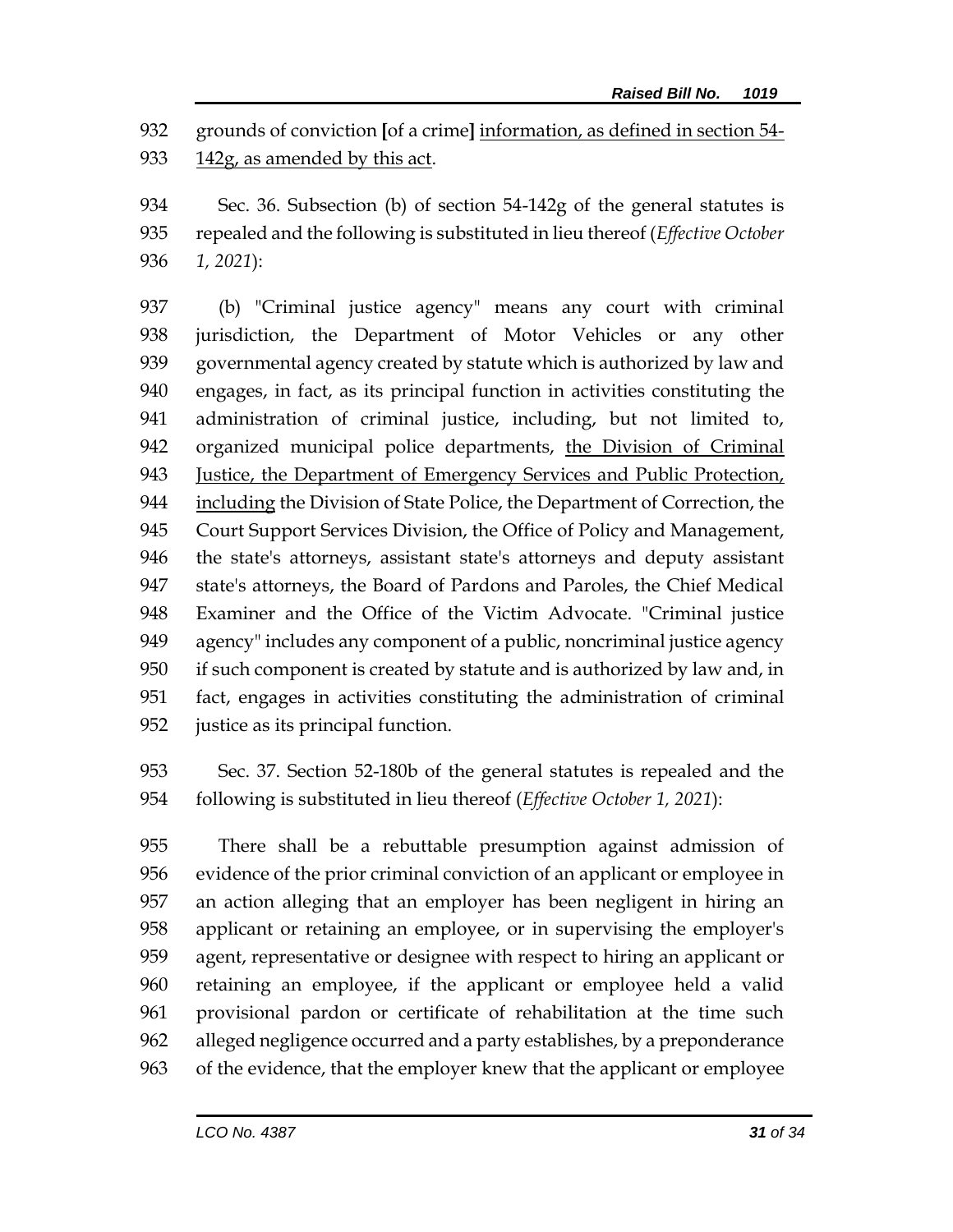held a valid provisional pardon or certificate of rehabilitation at the time such alleged negligence occurred. For the purposes of this section, "employer" has the same meaning as provided in section **[**31-51i**]** 12 of this act.

 Sec. 38. (NEW) (*Effective October 1, 2021*) (a) Notwithstanding any provision of the general statutes, any offense which constitutes a breach of any law of this state for which a person may be sentenced to a term of imprisonment of up to but not exceeding one year shall be punishable by imprisonment for a period not to exceed three hundred sixty-four days. A misdemeanor conviction for which a person was sentenced to a term of imprisonment of one year shall continue to be deemed a misdemeanor conviction after the maximum term of imprisonment is reduced pursuant to this section.

 (b) The provisions of this section apply to any term of imprisonment 978 for which a person was sentenced to before, on or after October 1, 2021.

 (c) Any person sentenced to a term of imprisonment of one year, prior to October 1, 2021, for any offense previously punishable by a term of imprisonment of up to but not exceeding one year, may apply to the court that entered the judgment of conviction to have the term of sentence modified to the maximum term of imprisonment for a period not to exceed three hundred sixty-four days. Any such application may be filed at any time and the court shall issue such modification regardless of the date of conviction, provided the record of such sentence has not been destroyed.

| sections: |                 |                |  |  |  |
|-----------|-----------------|----------------|--|--|--|
|           |                 |                |  |  |  |
| Section 1 | July 1, 2021    | $54 - 124a(1)$ |  |  |  |
| Sec. 2    | October 1, 2021 | 54-130a        |  |  |  |
| Sec. 3    | October 1, 2021 | 54-142a        |  |  |  |
| Sec. 4    | October 1, 2021 | 54-142d        |  |  |  |
| Sec. 5    | January 1, 2023 | New section    |  |  |  |
| Sec. 6    | October 1, 2021 | 54-142e        |  |  |  |
| Sec. 7    | July 1, 2021    | $29-11(c)$     |  |  |  |

This act shall take effect as follows and shall amend the following sections: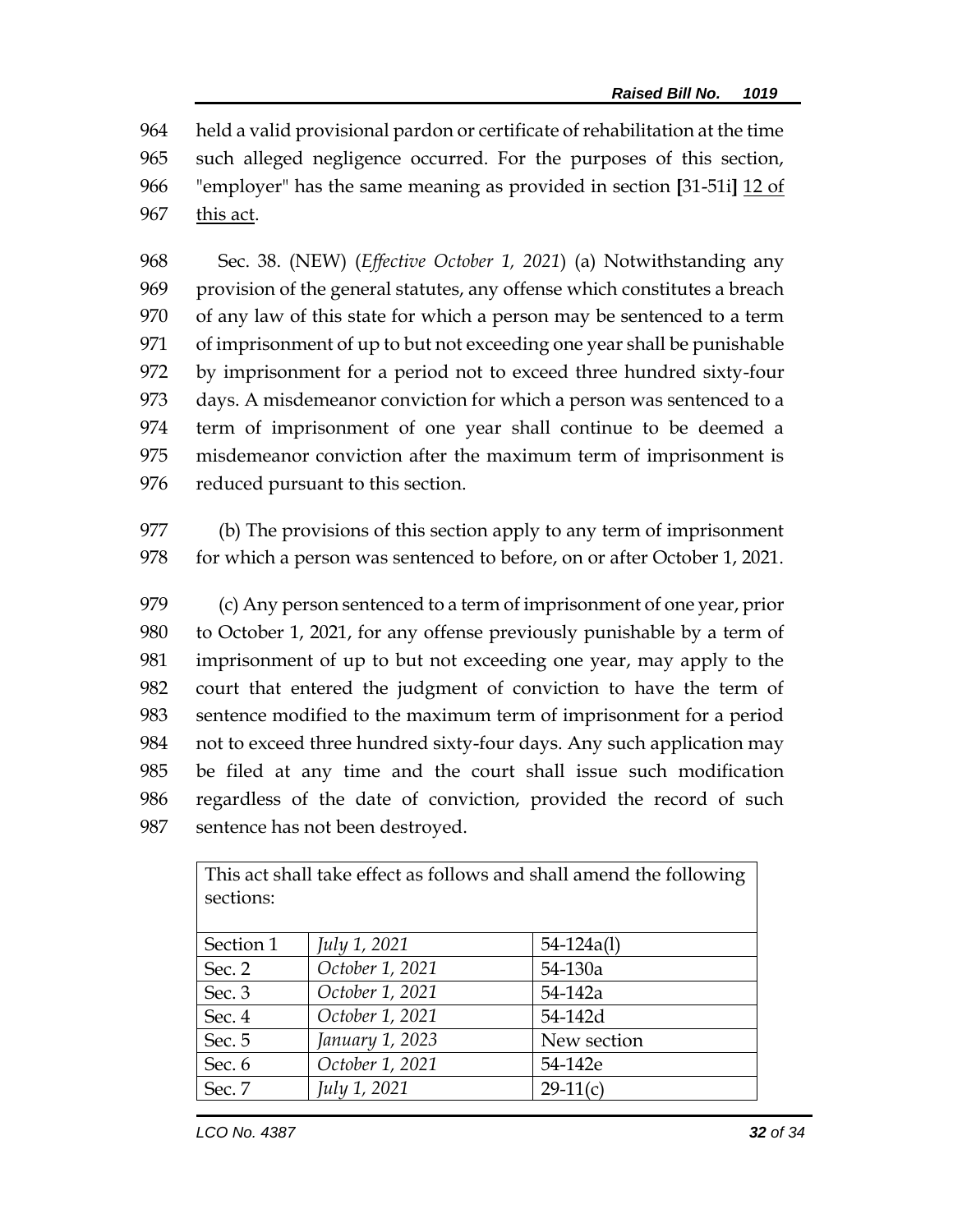| Sec. 8  | from passage    | 18-82                 |
|---------|-----------------|-----------------------|
| Sec. 9  | July 1, 2021    | New section           |
| Sec. 10 | October 1, 2021 | $54-142e(a)$          |
| Sec. 11 | October 1, 2021 | $54 - 142k(d)$        |
| Sec. 12 | October 1, 2021 | New section           |
| Sec. 13 | October 1, 2021 | $46a-51(7)$ and $(8)$ |
| Sec. 14 | October 1, 2021 | New section           |
| Sec. 15 | October 1, 2021 | New section           |
| Sec. 16 | October 1, 2021 | 8-265с                |
| Sec. 17 | October 1, 2021 | 8-315                 |
| Sec. 18 | October 1, 2021 | 31-51i                |
| Sec. 19 | October 1, 2021 | New section           |
| Sec. 20 | October 1, 2021 | New section           |
| Sec. 21 | October 1, 2021 | New section           |
| Sec. 22 | October 1, 2021 | New section           |
| Sec. 23 | October 1, 2021 | New section           |
| Sec. 24 | October 1, 2021 | New section           |
| Sec. 25 | October 1, 2021 | New section           |
| Sec. 26 | October 1, 2021 | New section           |
| Sec. 27 | October 1, 2021 | New section           |
| Sec. 28 | October 1, 2021 | $10a-6(b)$            |
| Sec. 29 | October 1, 2021 | New section           |
| Sec. 30 | October 1, 2021 | 38a-358               |
| Sec. 31 | October 1, 2021 | 38a-447               |
| Sec. 32 | October 1, 2021 | 46a-74                |
| Sec. 33 | October 1, 2021 | 46a-79                |
| Sec. 34 | October 1, 2021 | 46a-80                |
| Sec. 35 | October 1, 2021 | $46a-81(a)$           |
| Sec. 36 | October 1, 2021 | $54 - 142g(b)$        |
| Sec. 37 | October 1, 2021 | 52-180b               |
| Sec. 38 | October 1, 2021 | New section           |

## *Statement of Purpose:*

To (1) require certain training to members of the Board of Pardons and Paroles and to require the board to provide a written explanation when denying a pardon, to streamline record erasure in the case of misdemeanors and certain felonies, (2) waive certain fees for applicants for a pardon, (3) allow for appointment of a deputy warden to serve as director of reentry services, (4) establish a reentry employment advisory committee, (5) prohibit discrimination against a person based on such person's erased criminal history record information, and (6) enact the